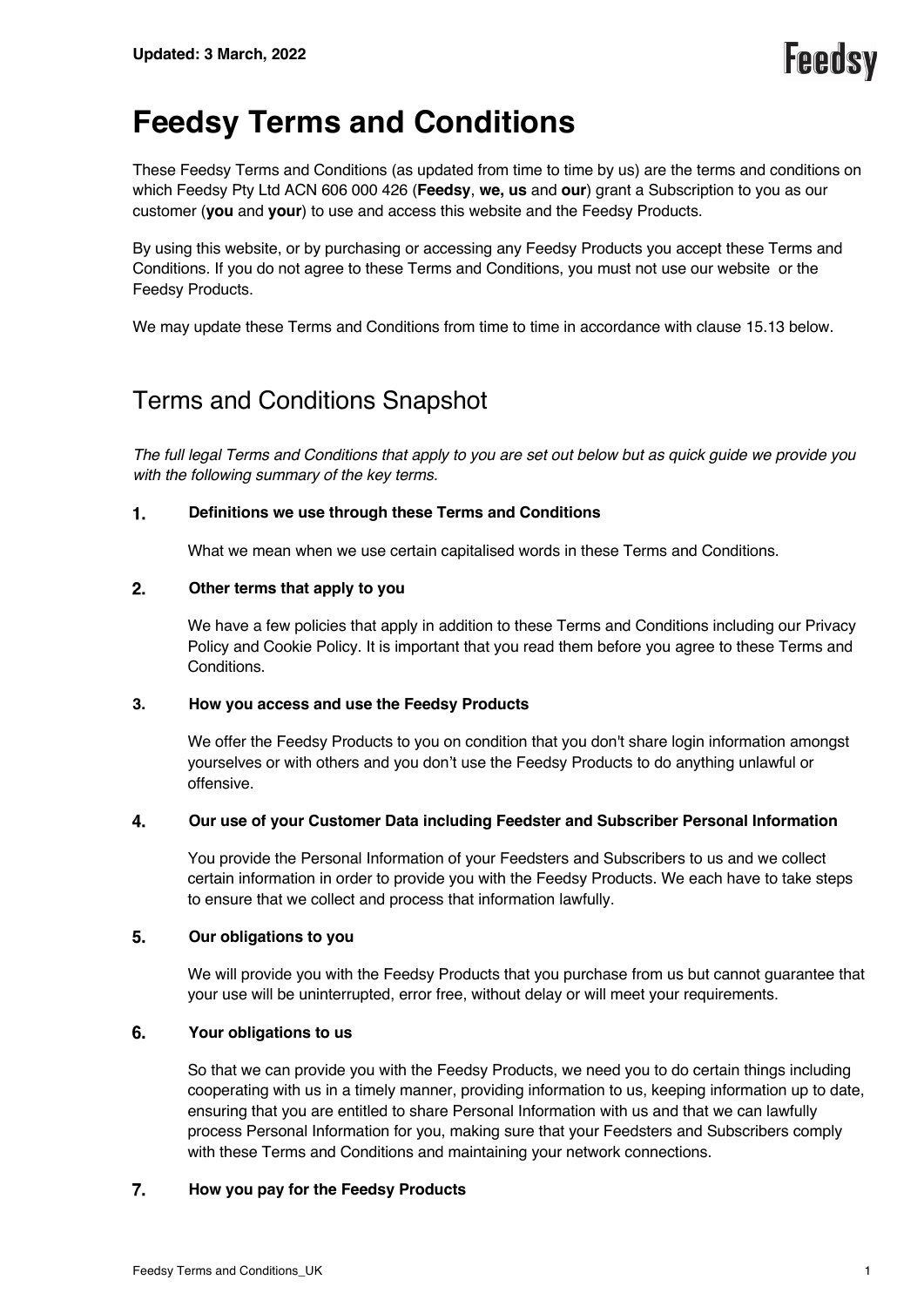Our Feedsy Products are available on a monthly subscription. You must provide us with valid credit card or bank account details so that we can charge the initial Set Up Fee and recurring Monthly Subscription Fees (or any other applicable Fees) to you.

#### 8. **What we own and what you own**

You keep what's yours and we keep what's ours. So that we can provide you with the Feedsy Products you let us use what belongs to you and we let you use what belongs to us subject to a few conditions. You may reject the Feedsy Content but you cannot edit any of our Stories or use the images we provide for any other purpose. You can share the Feedsy Content through the Feedsy Channels or certain other Permitted Channels. We compile i) Analytics Data about your Feedsters Use of the Feedsy Products and ii) Email Engagement Data about your Subscribers which we make available to you during the term. This data belong to us and we may publish it so long as we don't identify you without your permission or any of your Feedsters or Subscribers. Customer Content created by you and uploaded to the Feedsy Products and Bespoke Content we create for you belongs to you and you give us permission to publish it via your Feedsy Channels and promise that you have the rights necessary to authorise us to publish it.

#### 9. **Protecting your and our Confidential Information**

We will be sharing commercially sensitive and confidential information with each other and each promise to keep that information confidential unless we are required by law to disclose the information.

#### $10.$ **Indemnity**

If you don't follow these Terms and Conditions you will make good any of our losses.

#### $11.$ **Our liability to you is capped**

Apart from losses which we are required to compensate you for under applicable law, the most you can recover from us for any reason is the one month's Monthly Subscription Fee.

#### **Disclaimer**  $12.$

We promise to provide you with the Feedsy Products you have purchased from us but we do not promise that it will guarantee you any particular results from your marketing campaigns or that the products will be error free and uninterrupted.

#### $13.$ **Term, termination and consequences of termination.**

You have a month to month subscription which you or we can cancel at two (2) days' notice. When you cancel you will have 30 days to download your Subscriber List and Customer and Bespoke Content.

#### 14. **When disaster strikes**

Sometimes things happen that are outside of our control, like natural disasters. If an event of this kind happens and affects our or your ability to carry our obligations (other than your obligation to pay the Fees) it will be not be a breach of these Terms and Conditions.

#### $15.$ **Miscellaneous**

Any other miscellaneous topics that we haven't already covered are set out.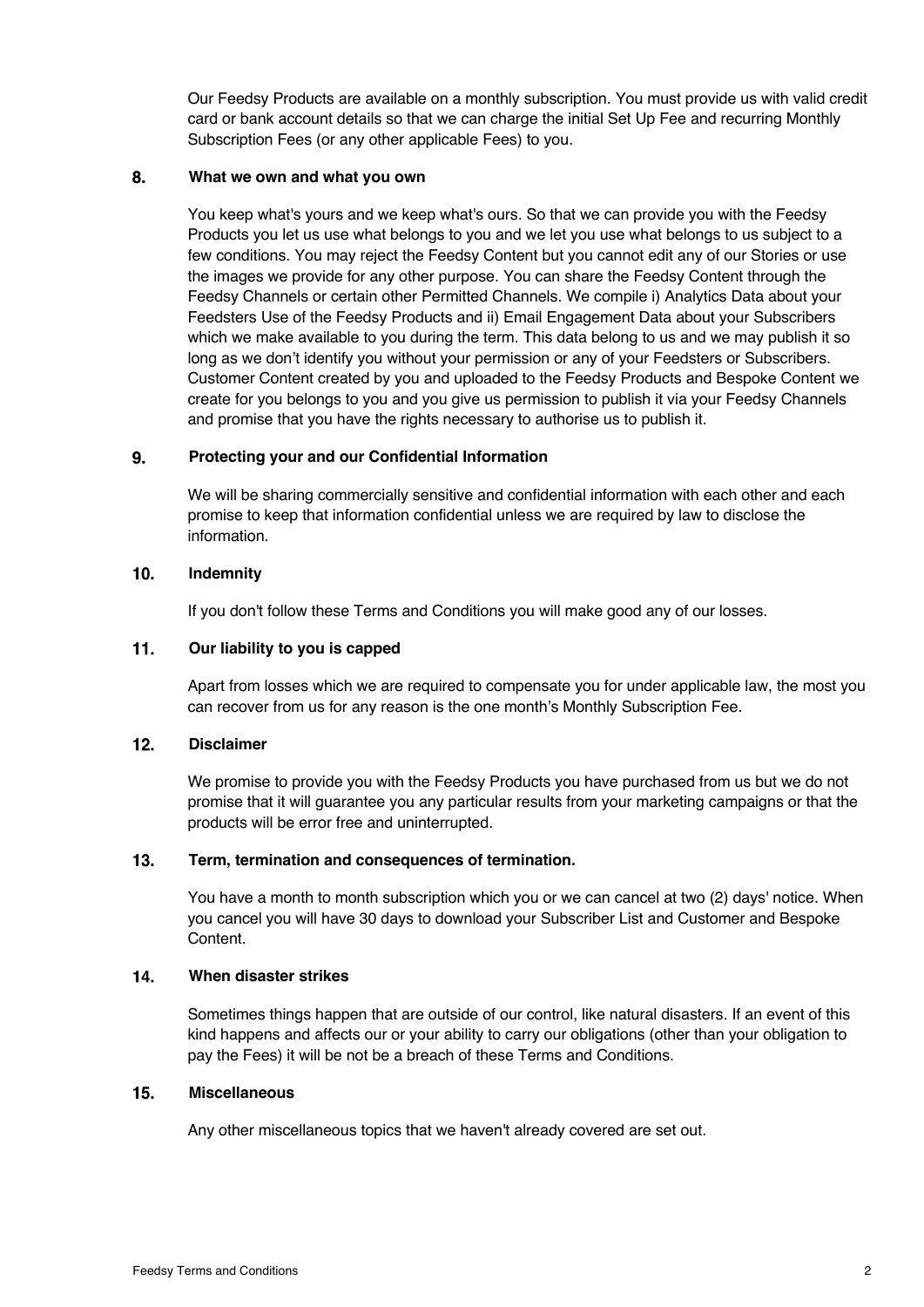#### $\mathbf{1}$ . **Definitions we use through these Terms and Conditions**

*What we mean when we use certain capitalised words in these Terms and Conditions.*

 $1.1$ The following definitions apply unless the context requires otherwise.

> **Applicable Data Protection Legislation** means data protection legislation of the country or state which apply to our processing of your Customer Data which constitutes Personal Information including:

- $(a)$ if you are based in Australia, the Privacy Act 1988 (Cth) and the Spam Act 2003 (Cth); and
- $(b)$ if you are based in the United Kingdom, the European Union General Data Protection Regulation 2016/679 as enacted into local laws.

**Bespoke Content** means all content including trade marks, logos, headline text, text, photos, images, graphics, videos, messages, tags interactive elements (e.g. surveys) and other materials and content that you commission us or our licensors to create for your exclusive use and publication and distribution via your Feedsy Channels including Stories but excluding Feedsy Content.

**Business Day** means a day that is not a Saturday, Sunday or public holiday in Adelaide, Australia.

**Content** means Feedsy Content, Customer Content and Bespoke Content

**Customer Content** means all content including trade marks, logos, headline text, text, photos, images, graphics, videos, messages, tags, interactive elements (e.g. surveys) and other materials and content that you or your licensors create and upload to the Feedsy Product for publication and distribution via your Feedsy Channels.

**Customer Data** means the data input by you, your Feedsters, or by us on your behalf for the purpose of using the Feedsy Products or facilitating your use of the Feedsy Products including the Subscriber List and your Feedsters' personal information.

**Customer** means you as a customer of the Feedsy Products or as a representative of an entity that is a customer of the Feedsy Products and whose information is provided for identification purposes in the sign up process.

**Feedsters** means your employees, agents or users who are authorised by you to use the Feedsy Products, as further described in clause 3.

**Feedsy Channels** means all current and future distribution channels by which the Feedsy Content and Customer Content may be published and distributed from time to time.

**Feedsy Content** means all content including trade marks, logos, headline text, text, photos, images, graphics, videos, messages, tags interactive elements (e.g. surveys) and other materials and content that we or our licensors create for publication and distribution via the Feedsy Channels including Stories but excluding Customer Content and Bespoke Content.

**Feedsy** means Feedsy Pty Ltd a company incorporated in Australia with company number 606 000 426 and its registered office c/o SGK & Associates, Unit 3/26 The Parade West, Kent Town, South Australia, Australia 5071.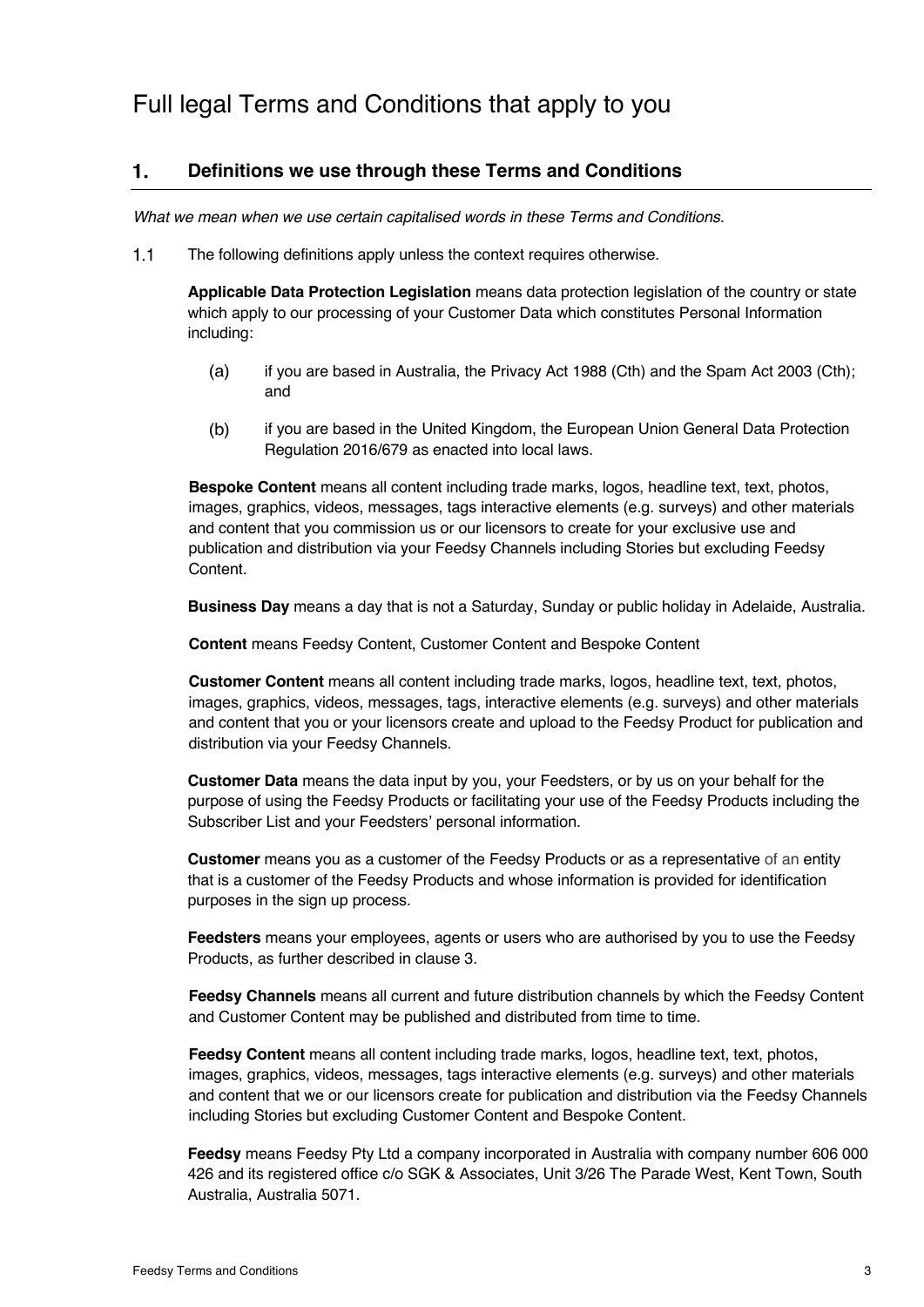**Feedsy Affiliate** means a parent or subsidiary company of Feedsy, or a company with the same ultimate holding company as Feedsy.

**Feedsy Products** means the products and services available from www.feedsy.info (or our other websites) including as may be amended from us from time to time:

- $(a)$ software as a service, provided by us and/or our licensors or subcontractors, including, but not limited to, software development kits, other software code supplied by us to you that allows for integration of the Feedsy Products into third party websites, and any related updates or modifications provided by us from time to time;
- $(b)$ services provided in creating the Feedsy Content;
- $(c)$ Analytics Data and Email Engagement Data;
- $(d)$ products, services, applications, tools and other resources provided or made available by us or accessible at our website (or our other websites), including any applicable support services, manuals, documentation and related material;
- $(e)$ domain hosting services;
- $(f)$ any other services we may provide you associated with the Feedsy Products; and
- $(q)$ all related service names, logos, design marks, slogans, and all other material and Intellectual Property Rights comprising the above.

**Intellectual Property Rights** means any and all forms of intellectual property rights title and interest in:

- $(a)$ patents, trade marks, service marks, trade names, domain name or URLs, goodwill, designs, databases, circuit layouts, trade dress, copyrights (including moral rights), rights to sue for passing off or unfair competition, and all other forms of intellectual or industrial property (in each case in any part of the world, whether or not registered or registrable for their full period of registration together with all extensions, renewals and revivals, and including all applications for registration or otherwise and rights to apply for or protect and enforce such rights);
- $(b)$ inventions, formulae, confidential information (including know-how or secret processes);
- $(c)$ rights in computer software; and
- $(d)$ any similar or equivalent rights in assets which may now or in the future subsist anywhere in the world.

**Order** means any order you place with us to purchase Feedsy Products or additional services in the form that we prescribe from time to time which we confirm to you by providing you with a receipt for your order. All Orders will be deemed to incorporate, and will be subject to and governed by these Terms and Conditions.

**Personal Information** has the meaning given to that term or the term 'personal data' under the Applicable Data Protection Legislation.

**Policies** mean the Privacy Policy, the Cookie Policy and any other policy we may notify you of from time to time.

**Subscriber List** means the list of email addresses, first names and last names (optional) of your intended recipients of your Feedsy Content.

**Subscribers** means any person who is included in your Subscriber List or subscribes via the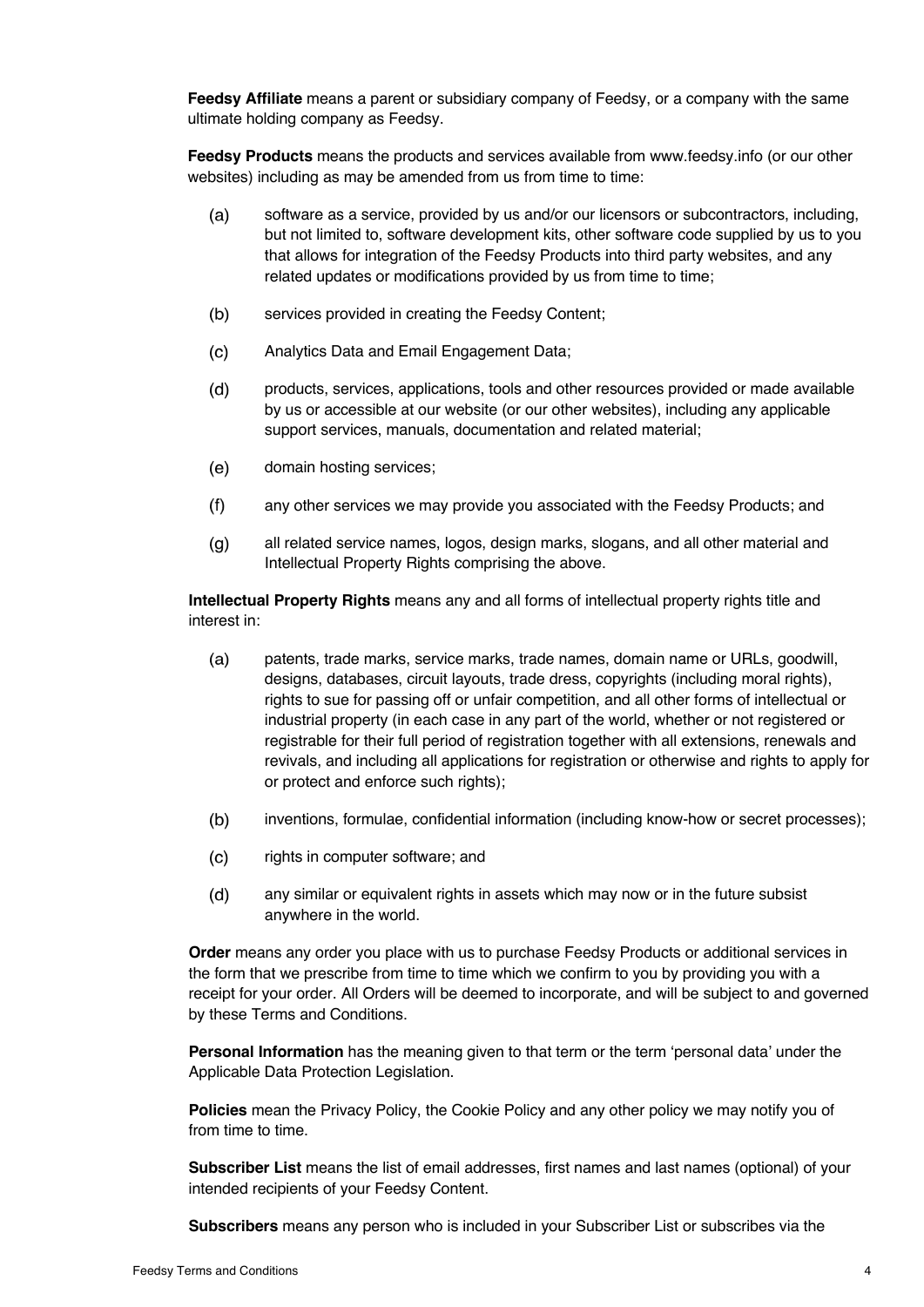Feedsy Products.

**Subscription** means the agreement between us and you to access and use the Feedsy Products set out in your Order(s) for the duration of the Term in accordance with these Term and Conditions.

**Term** has the meaning given in clause 13.

**Virus** means anything or device (including any software, code, file or programme) which may: prevent, impair or otherwise adversely affect the operation of any computer software, hardware or network, any telecommunications service, equipment or network or any other service or device; prevent, impair or otherwise adversely affect access to or the operation of any programme or data, including the reliability of any programme or data (whether by re-arranging, altering or erasing the programme or data in whole or part or otherwise); or adversely affect the user experience, including worms, trojan horses, viruses and other similar things or devices.

#### $2.$ **Other terms that apply to you**

*We have a few policies that apply in addition to these Terms and Conditions including our Privacy Policy and Cookie Policy. It is important that you read them before you agree to these Terms and Conditions.* 

- $2.1$ The following additional terms also apply to visitors to our website, your Subscription and your Feedsters and Subscribers' use of the Feedsy Products and are incorporated by reference into these Terms and Conditions :
	- $(a)$ Our Privacy Policy as amended by us from time to time and available at feedsy.co.uk/privacy-policy
	- Our Cookie Policy as amended by us from time to time and available at  $(b)$ feedsy.co.uk/cookie-policy

Any reference to these Terms and Conditions is also a reference to these Policies and any other policy that we may notify you of from time to time.

- $2.2$ Terms specified in any purchase order confirmations or other communications sent by you to us are not binding on us unless expressly agreed to in writing by us referencing this clause.
- $2.3$ Documents that we sign acknowledging receipt of the Customer Content or your purchase orders do not constitute acceptance of the Customer Content or terms of your purchase orders. We may modify or cancel any of your purchase orders without liability before you deliver Customer Content to Customers.
- $2.4$ To the extent of any inconsistency In the event of any conflict, ambiguity or inconsistency between:
	- $(a)$ the terms and conditions of these Terms and Conditions and the Privacy Policy or Cookie Policy, it will be resolved in the following order:
	- $(b)$ these Terms and Conditions will prevail over the Privacy Policy; and
	- $(c)$ the Privacy Policy will prevail over the Cookie Policy.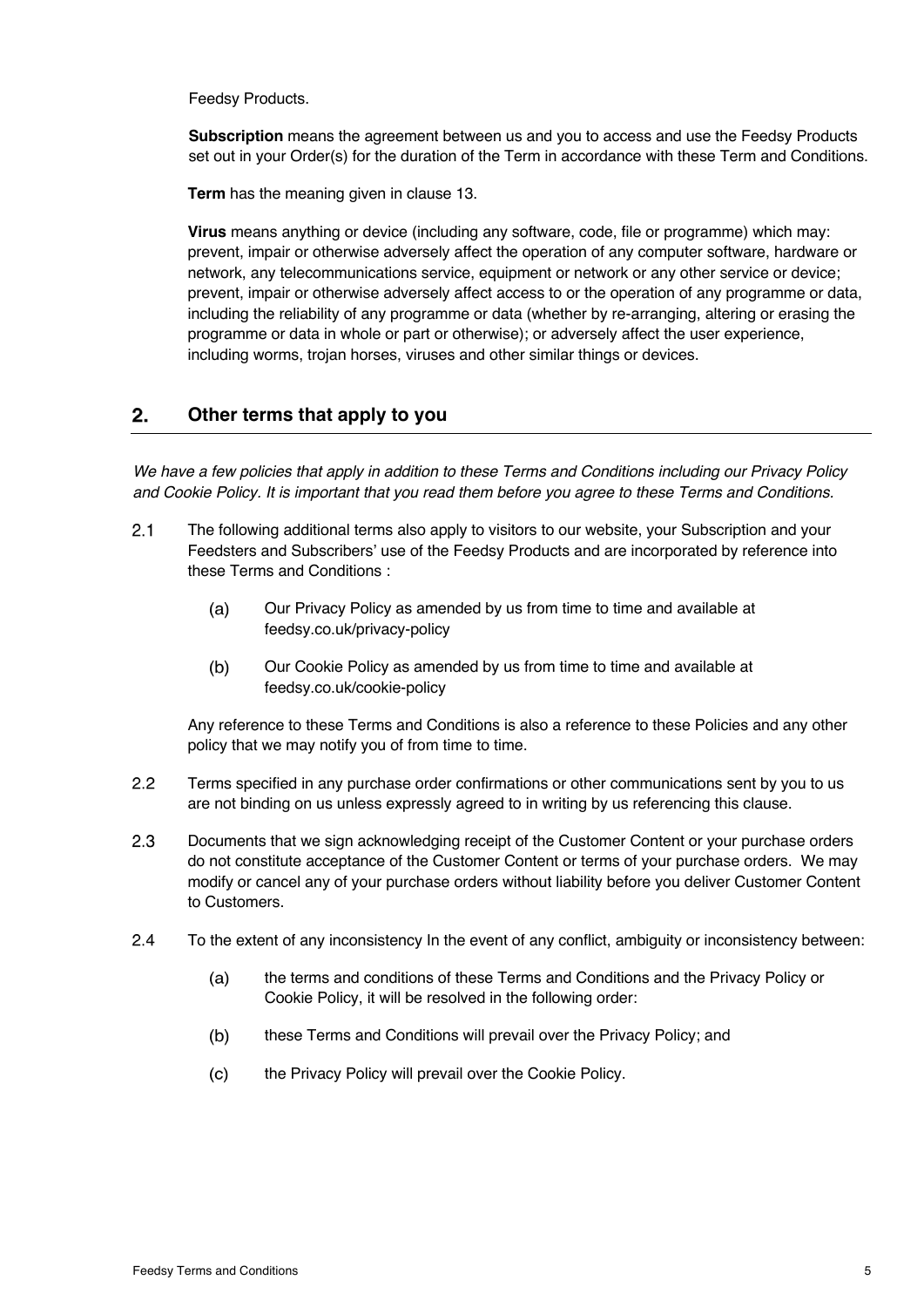- $2.5$ Any amendment to the Privacy Policy or Cookie Policy will be deemed to apply to all further Customer Content, Feedsy Products and Feedsy Channels provided after the date of such amendment.
- $2.6$ No standard terms and conditions attached in any document sent by you to us shall apply to modify these Terms and Conditions or the Privacy Policy or Cookie Policy.

#### 3. **How you access and use the Feedsy Products**

*We offer the Feedsy Products to you on condition that you don't share login information amongst yourselves or with others and you don't use the Feedsy Products to do anything unlawful or offensive.* 

- $3.1$ Subject to these Terms and Conditions and the restrictions set out in this clause 3, during the Term we grant you a right to permit your Feedsters to access and use the Feedsy Products purchased by you pursuant to your Order(s) solely for your internal business operations. You cannot transfer or sub-licence this right to any third party. This right is not an exclusive right and we are free to provide the Feedsy Products to our other current or future customers.
- $3.2$ Subject to these Terms and Conditions and the restrictions set out in this clause 3, during the Term we grant you a right to use the Feedsy Products to publish or distribute the Feedsy Content and Customer Content via the Feedsy Channels purchased by you pursuant to your Order(s) for your internal business operations. You cannot transfer or sub-licence this right to any third party. This right is not an exclusive right and we are free to provide the Feedsy Product to our other current or future customers.
- $3.3$ You undertake that:
	- $(a)$ you will only authorise your own employees to be Feedsters and if you require any other persons to be a Feedsters you must obtain advance written consent from us;
	- $(b)$ you will not allow any Feedster account to be used by more than one individual employee unless it has been permanently reassigned to another individual in which case the prior employee will no longer have any right to access or use the Feedsy Products;
- $3.4$ You must maintain written and up to date lists of current Feedsters and Subscribers and provide such lists to us within five (5) Business Days after our written request at any time.
- $3.5$ You must procure that any Feedster or person using the account name and password issued to a Feedster will not access, store, distribute or transmit any Viruses, or any material during the course of its use of the Feedsy Products that:
	- $(a)$ is unlawful, harmful, threatening, defamatory, obscene, infringing, harassing or racially or ethnically offensive;
	- $(b)$ facilitates illegal activity;
	- $(c)$ promotes unlawful violence;
	- $(d)$ is discriminatory based on race, gender, colour, religious belief, sexual orientation, disability; or
	- $(e)$ in a manner that is otherwise illegal or causes damage or injury to any person or property.

We reserve the right, without liability to you or prejudice to our other rights, to disable remove any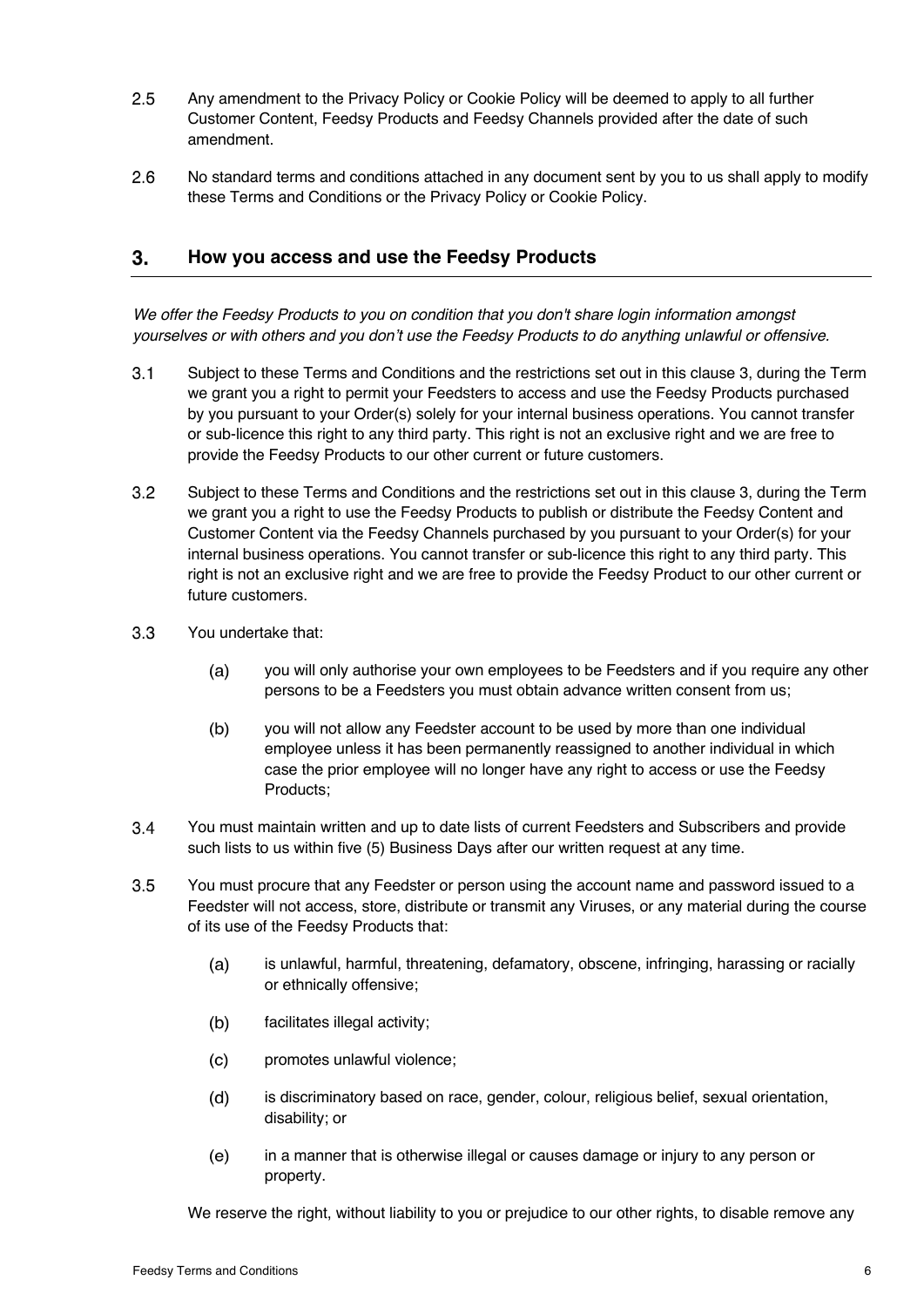material that breaches the provisions of this clause.

### 4. **Our use of your Customer Data including Feedster and Subscriber Personal Information**

*You provide the Personal Information of your Feedsters and Subscribers to us and we collect certain information in order to provide you with the Feedsy Products. We each have to take steps to ensure that we collect and process that information lawfully.* 

- $4.1$ You will own all right, title and interest in and to all of the Customer Data and have sole responsibility for the legality, reliability, integrity, accuracy and quality of the Customer Data you provide to us.
- $4.2$ We will, in providing the Feedsy Products, comply with clause 4.3 and any data protection agreement which may be entered into by us with you in writing from time to time.
- $4.3$ We process the Personal Information in the Customer Data on your behalf when performing our obligations under these Terms and Conditions and you acknowledge that you are the data controller and we are a data processor of such Personal Information and in any such case:
	- $(a)$ you acknowledge and agree that the Personal Information may be transferred or stored outside the country where you, your Feedsters and your Subscribers are located in order for us to provide the Feedsy Products and carry out our other obligations under these Terms and Conditions;
	- $(b)$ you warrant that you are entitled to transfer the relevant Personal Information to us so that we may lawfully collect, use, process, disclose and transfer the Personal Information in accordance with these Terms and Conditions on your behalf;
	- $(c)$ you warrant represent and undertake that all Feedsters and Subscribers have been informed of (including, but not limited to, by way of a privacy policy or notice), and if necessary, have given their consent to, or that there is otherwise a lawful basis for such use, processing, and transfer as required by Applicable Data Protection Legislation;
	- $(d)$ you acknowledge that we may process the Personal Information only as necessary to perform our obligations under these Terms and Conditions and, where required under Applicable Data Protection Legislation and any lawful instructions reasonably given by you from time to time;
	- $(e)$ you agree that you will and we may take technical and organisational measures against unauthorised or unlawful processing of the Personal Information or its accidental loss, destruction or damage;
	- $(f)$ your authorise us to update your Subscriber List with any new Subscribers who opt in using a mechanism available in the Feedsy Channels to receive marketing communications from us on your behalf;
	- $(q)$ you agree that we may not send marketing communications on your behalf via the Feedsy Channels to any Subscriber who has opted out from such communications using a mechanism available in the Feedsy Channels; and
	- $(h)$ you agree that we may not sell your Customer Data to third parties for marketing purposes.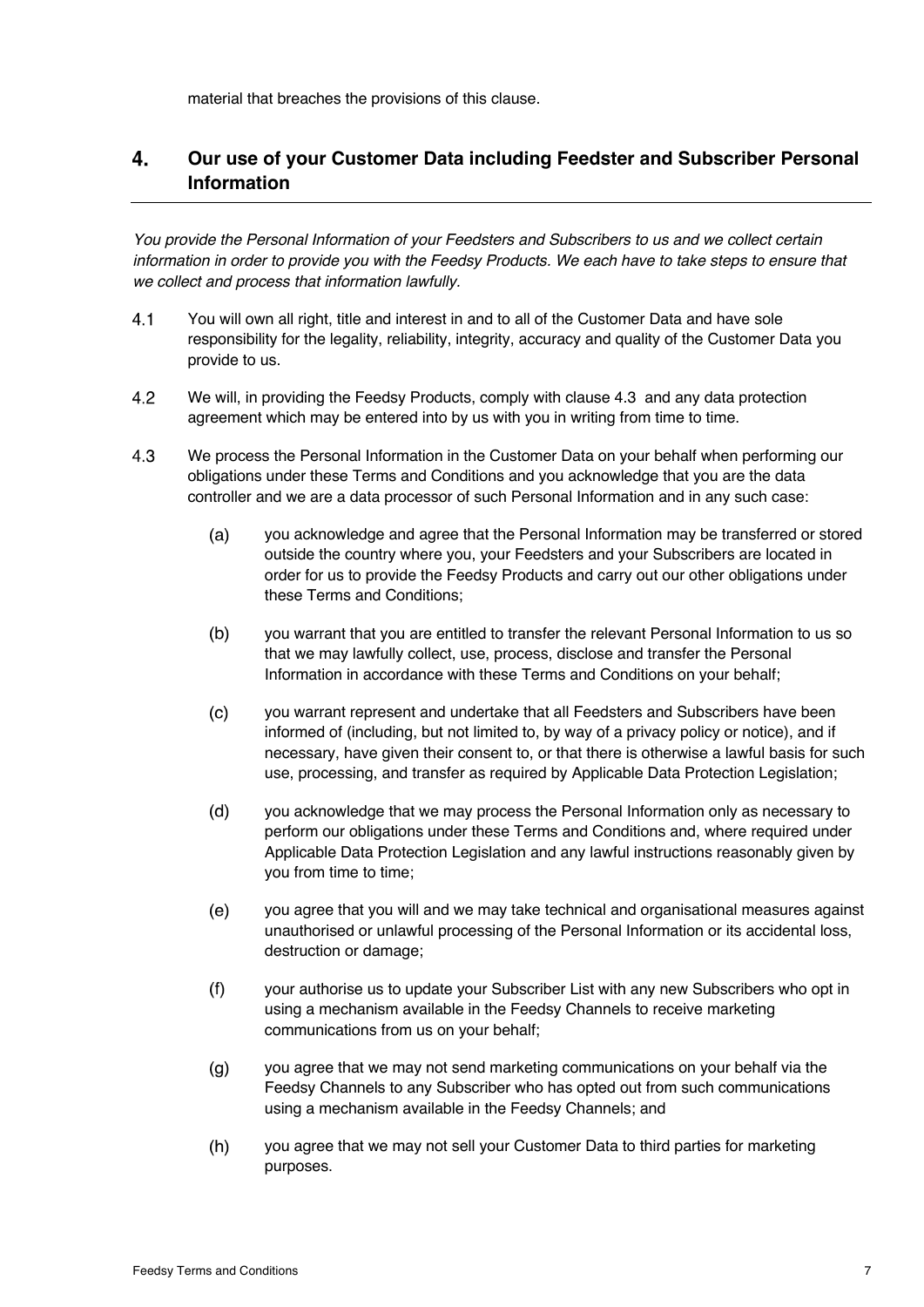#### $5<sub>1</sub>$ **Our obligations to you**

*We will provide you with the Feedsy Products that you purchase from us but cannot guarantee that your use will be uninterrupted, error free, without delay or will meet your requirements.* 

- $5.1$ We will provide the Feedsy Products substantially in conformance with the Order(s) and with reasonable skill and care.
- $5.2$ Clause 5 does not apply to the extent of any non-conformance which is caused by your use of the Feedsy Products contrary to our instructions, or modification or alteration of the Feedsy Products by any party other than us. If the Feedsy Products do not conform with your Order, we will use reasonable commercial endeavours to correct any such non-conformance promptly, or provide you with an alternative means of accomplishing the desired performance. Such correction or substitution constitutes your sole and exclusive remedy for non-conformance.
- $5.3$ Notwithstanding the foregoing, we:
	- $(a)$ do not warrant that you and your Feedsters' or Subscribers' use of the Feedsy Products will be uninterrupted or error-free; or
	- $(b)$ to the maximum extent permitted under applicable law, are not responsible or liable to you or any other person for any delays, delivery failures, or any other loss or damage resulting from the transfer of data over communications networks and facilities, including the internet, and you acknowledge that the Feedsy Products may be subject to limitations, delays and other problems inherent in the use of such communications facilities; and

do not warrant that the Feedsy Products and/or the information obtained by you or your Feedsters or Subscribers through the Feedsy Products will meet your requirements.

#### 6. **Your obligations to us**

*So that we can provide you with the Feedsy Products, we need you to do certain things including cooperating with us in a timely manner, providing information to us, keeping information up to date, ensuring that you are entitled to share Personal Information with us and that we can lawfully process Personal Information for you, making sure that your Feedsters and Subscribers comply with these Terms and Conditions and maintaining your network connections.* 

Under these Terms and Conditions it your responsibility to do the following and you agree to do it:

- $(a)$ provide us with all necessary co-operation in relation to your Subscription;
- provide us with reasonable notice (not being less than ten (10) Business Days) of any  $(b)$ changes to the domain name or domain name hosting records used in association with any of your Feedsy Products and you agree that we are not responsible for any unavailability of the Feedsy Products if you fail to comply with this clause (b);
- $(c)$ provide us with the text of any disclaimer legally required or recommended to be displayed with the Feedsy Content under applicable law;
- $(d)$ carry out all of your other responsibilities set out in these Terms and Conditions in a timely and efficient manner. In the event of any delays in your provision of such responsibilities we may adjust any agreed timetable or delivery schedule as reasonably necessary;
- $(e)$ provide us with all necessary access to such information as may be required by us;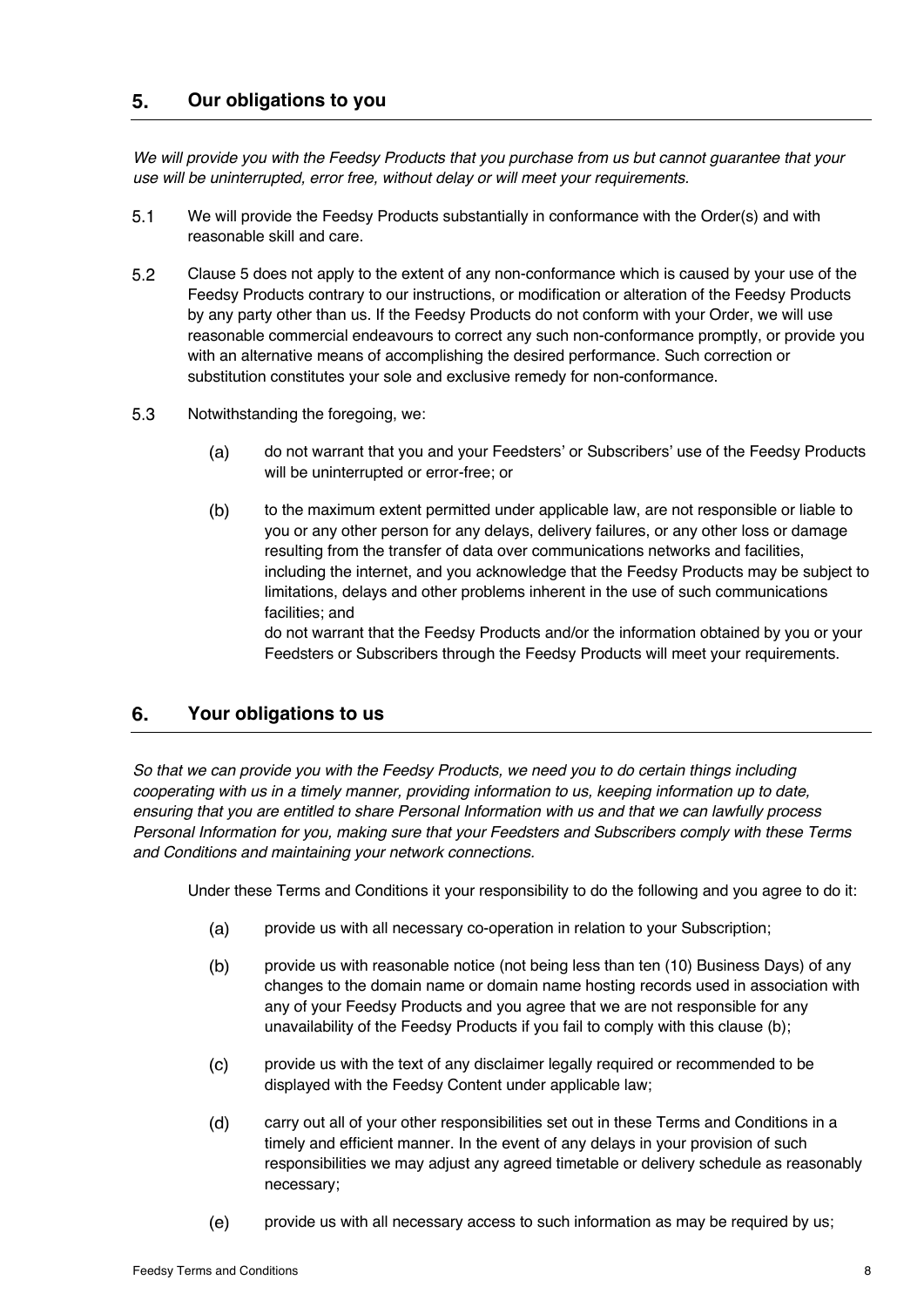- $(f)$ provide us with your Subscriber List and immediately inform us of any changes to your Subscriber List including if any Subscriber opts out of receiving marketing communications from you using any opt out mechanism other than those available in the Feedsy Channels;
- $(g)$ review your Subscriber List as frequently as necessary to ensure that any persons who have opted out from receiving the Feedsy Content via the Feedsy Channels are reflected in any other marketing mailing list you use and such persons to do receive unlawful marketing communications from you. You must inform us if you wish to receive a notification when a Subscriber opts out using a mechanism available in the Feedsy Channels;
- $(h)$ ensure that at all times each person on your Subscriber List has provided valid consent under Applicable Data Protection Legislation and has not withdrawn such consent (other than via the opt out mechanism available in the Feedsy Channels) to receive marketing communication from us on your behalf and for us to collect and process their Personal Information as contemplated by these Terms of Service;
- $(i)$ ensure that you have a current and up to date privacy policy applicable to your Subscribers and displayed with the Feedsy Product in accordance with Applicable Data Protection Legislation;
- $(i)$ comply with all applicable laws and regulations with respect to your activities under these Terms and Conditions;
- $(k)$ obtain and maintain all necessary licences, consents, and permissions necessary for us, our contractors and agents to perform their obligations under these Terms and Conditions, including without limitation providing the Feedsy Products;
- $(1)$ ensure that your Feedsters and Subscribers use the Feedsy Products and Feedsy Content in accordance with these Terms and Conditions and acknowledge that you are responsible for any Feedster's or Subscriber's breach of these Terms and Conditions; and
- $(m)$ procure and maintain your network connections and telecommunications links from your systems to our data centres, and agree that we are not responsible for any problems, conditions, delays, delivery failures and all other loss or damage arising from or relating to your network connections or telecommunications links or caused by the internet.

#### 7. **How you pay for the Feedsy Products**

*Our Feedsy Products are available on a monthly subscription. You must provide us with valid credit card or bank account details so that we can charge the initial Set Up Fee and recurring Monthly Subscription Fees (or any other applicable Fees) to you.* 

 $7.1$ For the purpose of this clause 7:

> **Fees** means the Set Up Fee, Monthly Subscription Fee and Gap Fee or any other one off or recurring charges for additional services provided by us charged on a time and materials basis applicable pursuant to any Order entered into by you;

### **Gap Fee** means as applicable:

the difference between the initial Set Up Fee paid you and the then current Set Up Fee  $(a)$ applicable to any upgrade that you purchase from us; or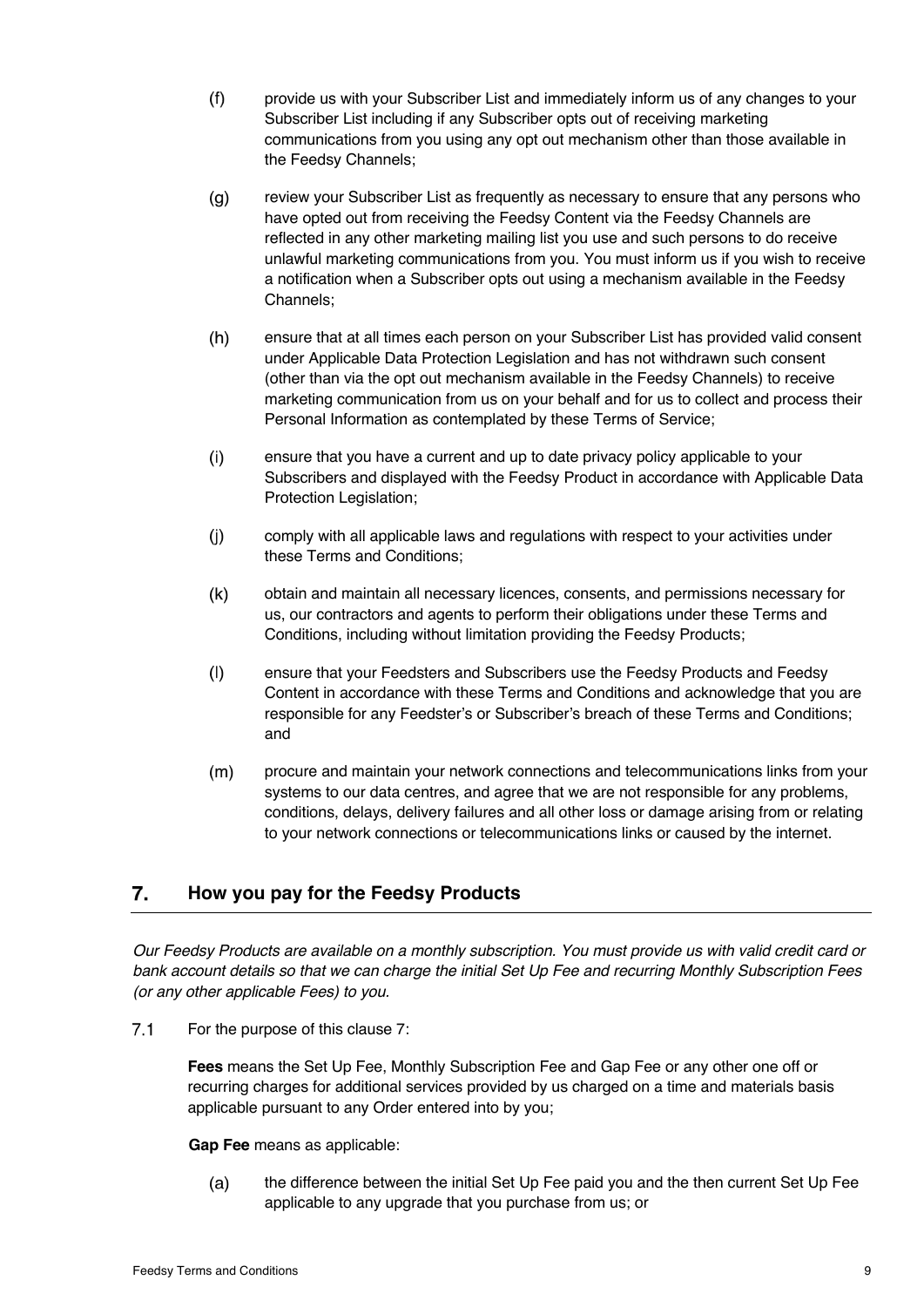$(b)$ the then current one off fees applicable to any Feedsy Product you purchase,

in each case the Gap Fee paid is non-refundable.

**Monthly Subscription Fees** means the monthly subscription fees payable by you to us for access and use of the Feedsy Products, as set out in your Order;

**Set Up Fee** means the non-refundable one off fees for set up of the Feedsy Products you purchase pursuant to your Order; and

**Upgrade** means any additional purchases of Feedsy Products your make after your first purchase.

- $7.2$ You will pay the Fees to us for your Subscription in accordance with this clause 7 and your Orders(s).
- $7.3$ When purchasing a Feedsy Product, you must provide us with:
	- $(a)$ valid, up-to-date and complete credit card details acceptable to us and any other relevant valid, up-to-date and complete contact and billing details; or
	- $(b)$ valid, up-to-date and complete bank account details and any other relevant valid, up-todate and complete contact and billing details
- $7.4$ You represent, warrant and undertake that anyone using your nominated credit card is authorised by you to use that card, and that any and all Fees may be billed to that credit card and will not be rejected.
- $7.5$ By providing your credit card or bank account details to us, you authorise us to bill or direct debit the Fees due to such credit card or bank account including:
	- $(a)$ the applicable Set Up Fee as set out in your Order immediately on purchase of any Feedsy Product; and
	- $(b)$ the applicable recurring the Monthly Subscription Fee as set out in your Order payable in respect of the next Renewal Period commencing on the date that is one month after the date on which you purchased any Feedsy Product or such other period as agreed by us in writing (**Billing Cycle**);
	- $(c)$ when you purchase any Upgrade, the applicable Gap Fee as set out in your Order immediately on purchase. Your subsequent Monthly Subscription Fee and each Monthly Subscription Fee thereafter will be adjusted to include the monthly fees associated with the Upgrade and the Monthly Subscription Fee pro-rated from the date purchased to the dated of the next Billing Cycle as set out in your Order.
- 7.6 If your card is automatically replaced with a new card by a payment processor, you authorise us to charge the Fees as set out in this clause 7 to the new credit card.
- $7.7$ You are responsible for ensuring that your payment information is accurate and up to date and undertake to update the information for any credit card that expires with information for a valid credit card. We are not responsible for any direct or indirect consequences of your failure to provide valid, inaccurate or up to date credit card information during the Term.
- $7.8$ If you are suffering financial hardship you may submit a request to place your Subscription on hold, after which we may determine, in our sole discretion, whether we will grant your request which may subject to payment of a holding fee that we may notify you of at the time.
- 7.9 If we are unable to process payment of the Fees or other applicable charges using the bank account details or credit card information you have provided to us on the date such Fees or other charges are due as set out in these Terms and Conditions, and without prejudice to any of our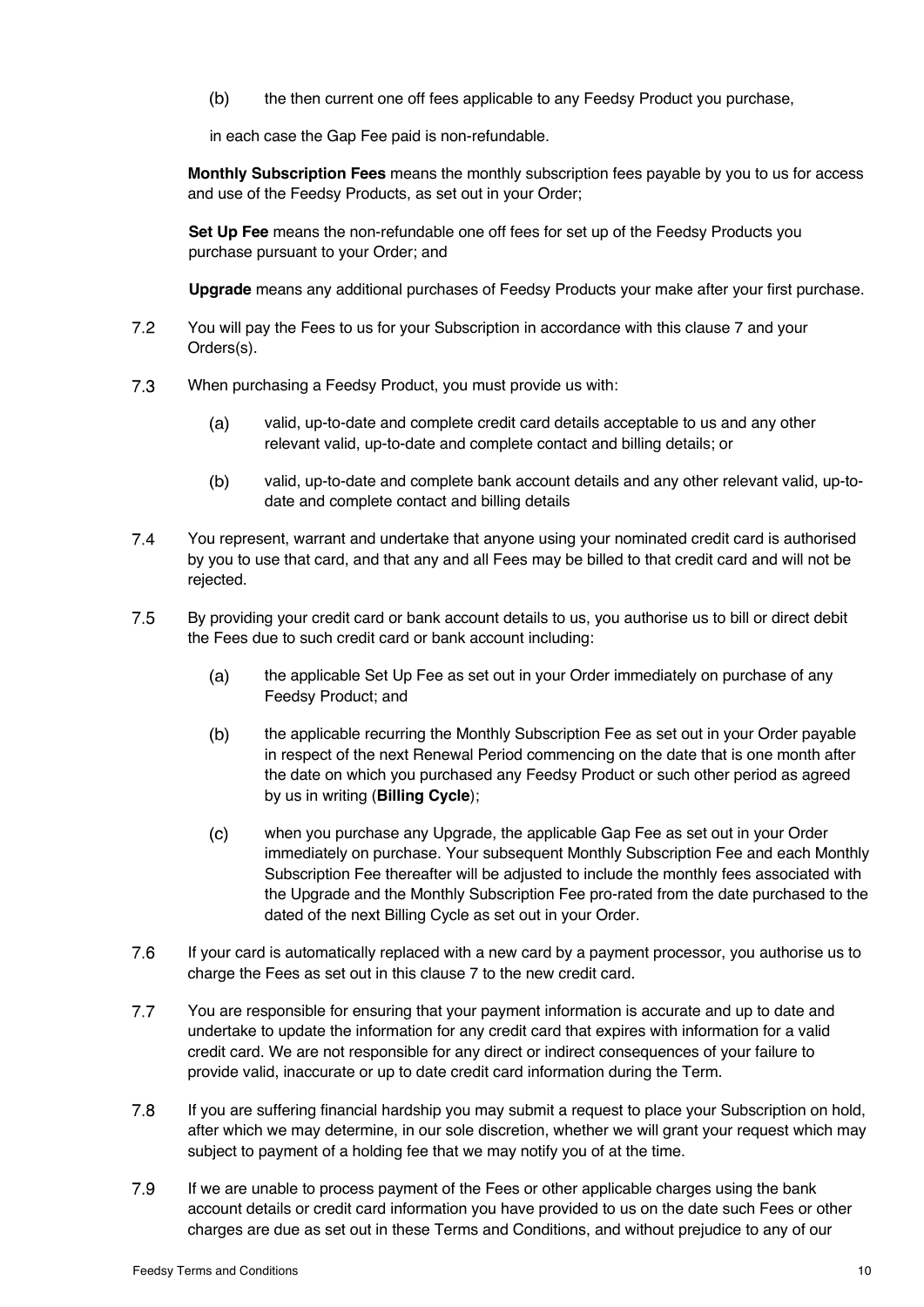other rights and remedies:

- we may, without liability to you, disable or suspend your Subscription, your Feedsters'  $(a)$ or Subscribers' passwords, accounts and access to all or part of the Feedsy Products and we will be under no obligation to provide any or all of the Feedsy Products until your payment has been successfully processed; and
- $(b)$ we may charge you interest which will accrue on a daily basis on such due amounts at an annual rate equal to three per cent (3%) over the then current base lending rate of our nominated bankers in Australia from time to time, commencing on the due date and continuing until fully paid, such interest to be charged to your bank account or credit card.
- $7.10$ All amounts and Fees stated or referred to in these Terms and Conditions are:
	- payable in Australian dollars or English pounds sterling as indicated when you purchase  $(a)$ the Feedsy Products;
	- $(b)$ subject to clause 13, non-cancellable;
	- $(c)$ non-refundable;
	- $(d)$ unless expressly stated otherwise as excluding Australian GST, will include the GST inclusive amount but exclude any other applicable Australian taxes or applicable taxes imposed by any other jurisdiction (you are responsible for paying all such taxes and any other customers duties or taxable levies).
- $7.11$ Any taxes payable by you may be added to the final price charged to your credit card.
- $7.12$ You must pay all taxes payable by you with no reduction or offset in the amounts payable to us.
- $7.13$ If any withholding taxes are required under applicable law to be withheld from payment by you to us, then you may deduct the amount of such withholding but you must also increase the amount the payment that you make to us so that the final amount we receive from you is equal to the amount has such withholding tax not been deducted by you. You authorise us to bill your bank account or credit card for any and all taxes payable including reimbursing any withholding taxes which you have deducted from our payments (and any applicable penalties for no payment) that we may be required to pay in connection with your Subscription. We will notify you of such charges.
- $7.14$ We are entitled to increase the Subscription Fees at the start of each Renewal Period upon our telling you in writing or email in advance by thirty (30) days after which your Subscription will be deemed to have been automatically amended accordingly.

#### 8. **What we own and what you own**

*You keep what's yours and we keep what's ours. So that we can provide you with the Feedsy Products you let us use what belongs to you and we let you use what belongs to us subject to a few conditions. You may reject the Feedsy Content but you cannot edit our Stories nor use the images we provide for any other purpose. You can share the Feedsy Content through the Feedsy Channels or certain other Permitted Channels. We compile i) Analytics Data about your Feedsters Use of the Feedsy Products and ii) Email Engagement Data about your Subscribers which we make available to you during the term. This data belong to us and we may publish it so long as we don't identify you without your permission or any of your Feedsters or Subscribers. Customer Content created by you and uploaded to the Feedsy Products and Bespoke Content we create for you belongs to you and you give us permission to publish it via your Feedsy Channels and promise that you have the rights necessary to authorise us to publish it.*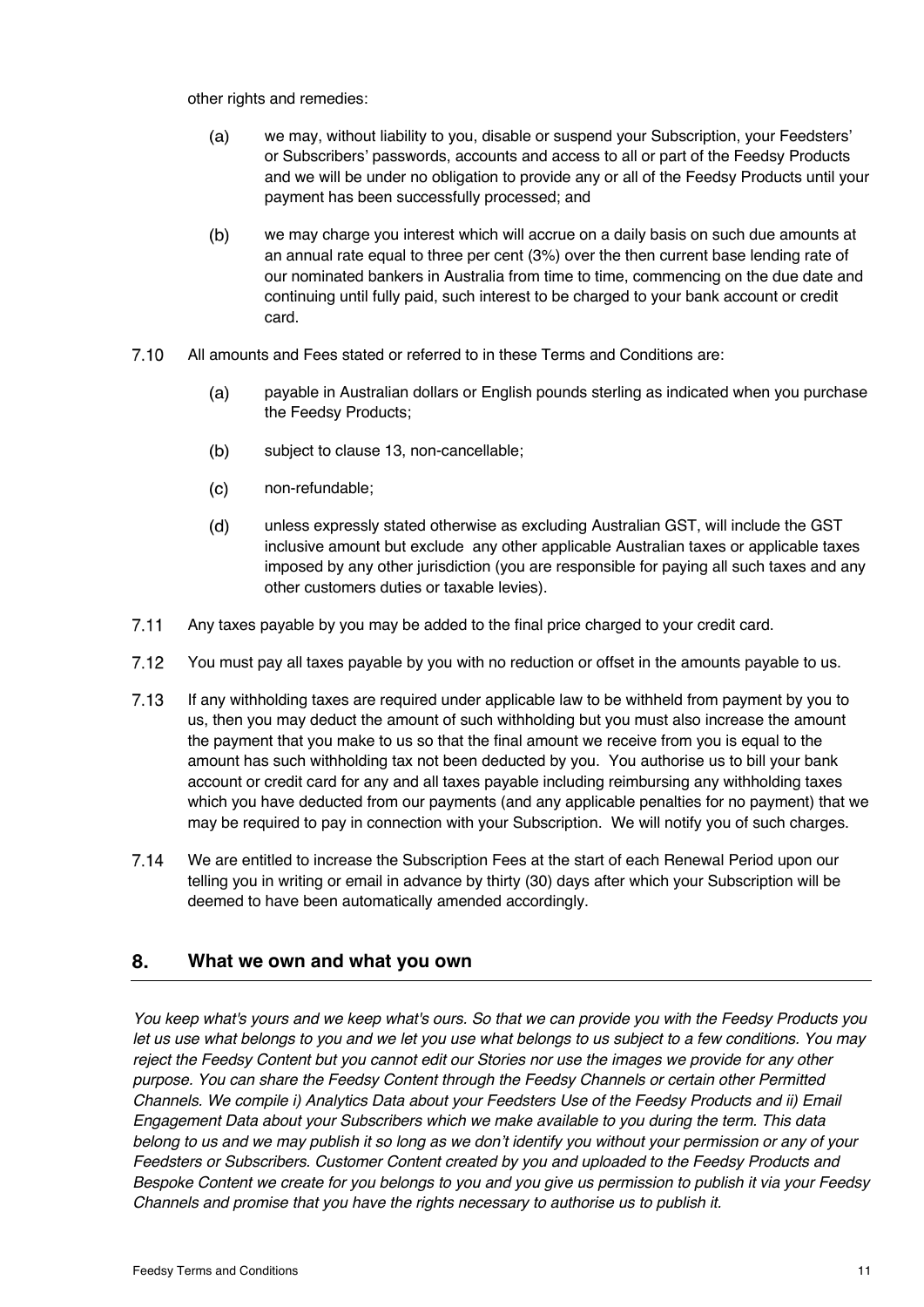#### $8.1$ In this clause 8:

**Analytics Data** means aggregated and de-identified analytical, statistical and performance information based on and/or related to you and your Feedsters' use of the Feedsy Products and your Subscribers' interaction and use of the Feedsy Channels and Feedsy Content;

**Email Engagement Data** information which may include personal information, about how your Subscribers interact with emails sent to them via the Feedsy Channels and any links sent in the emails;

**Our IP** has the meaning given to it in clause 8.2(a);

**Permitted Channels** means any social media account, your website or any other channel that may notify you of from time to time; and

**Story** means a single article or blog post created by us.

#### $8.2$ **Our stuff**

- $(a)$ We own or license of all Intellectual Property Rights in the Feedsy Products and Feedsy Content (**Our IP**).
- $(b)$ During the term we grant you a licence to use Our IP to the extent necessary for you to use the Feedsy Products. This licence is not exclusive to you and we can provide Our IP to our other current and future customers. We can revoke this licence in accordance with clause 13. You cannot transfer or sublicense your licence to any other person.
- $(c)$ Except that you may not edit or manipulate an image or a Story or deal with an image or a Story other than in its entirety, during the Term we grant you a licence to the Feedsy Content to the extent necessary for you to do any of the following:
	- (i) publish and distribute the Feedsy Content or part thereof via the Feedsy Channels or other Permitted Channels in accordance with these Terms and Conditions**;**
	- (ii) reject Feedsy Content or part thereof before the publishing date notified to you, if you do not reject any Feedsy Content it will be deemed accepted by you and published automatically on the publishing date; or
	- (iii) to stop or suspend publishing of the Feedsy Content or any part thereof via the Feedsy Channels.

This licence is not exclusive to you and we can provide Our IP to our other current or future customers. We can revoke this licence in accordance with clause 13. You cannot transfer or sublicense your licence to any other person.

#### **Permitted Channels**  8.3

- $(a)$ Except that you may not edit or manipulate a Story or deal with a Story other than in its entirety, you may publish and distribute the Feedsy Content or part thereof via a Permitted Channel. Any support you request from us in order to publish or distribute via a Permitted Channel will be charged to you on a time and materials basis and you must comply with any technical specifications we may inform you of from time to time. You acknowledge that we are not responsible for any error or unavailability of Feedsy Content or Customer Content published or distributed via the Permitted Channels.
- $(b)$ Other than as permitted by this clause 8 you must not: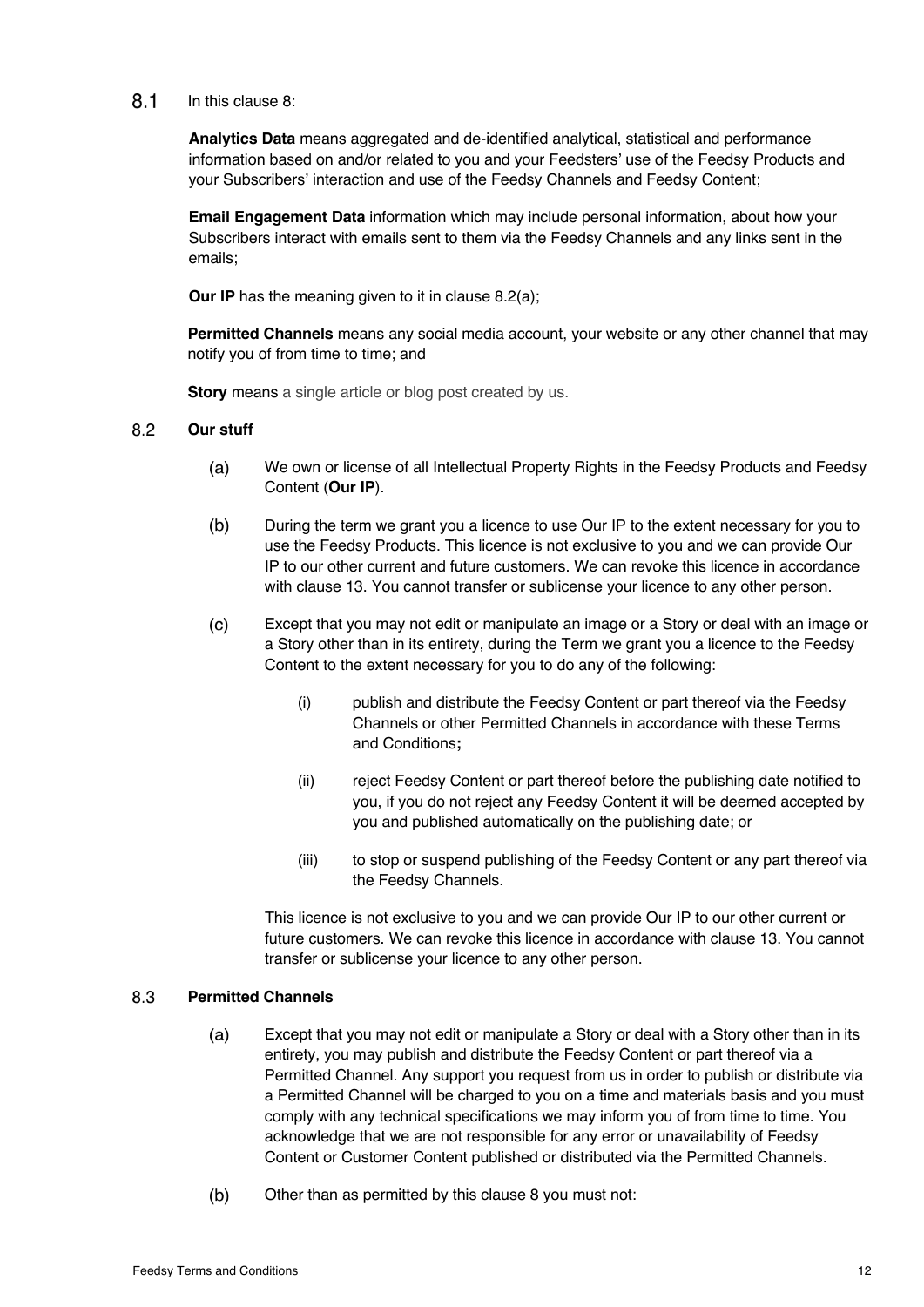- (i) copy, imitate or use the Feedsy Content, in whole or in part;
- (ii) use any part of the Feedsy Content for any other purposes;
- (iii) edit any Feedsy Content or manipulate or deal with it in any way; or
- (iv) publish, broadcast or distribute the Feedsy Content by any method in any forum other than the Feedsy Channels or a Permitted Channel.
- $(c)$ We may provide certain parts of the Feedsy Products under a licence from a third party and you agree to comply with any additional restrictions on the use of the Feedsy Products which we may notify you of from time to time and which arise in connection with such third party licence.
- $(d)$ Feedsy reserves all rights not expressly licensed under this clause 8.

#### 8.4 **Analytics Data and Email Engagement Data**

- $(a)$ Notwithstanding anything to the contrary in these Terms and Conditions, and in accordance with our Privacy Policy, we may monitor, analyse, and compile:
	- (i) Analytics Data about how your Feedsters and Subscribers use the Feedsy Products;
	- (ii) Email Engagement Data about your Subscribers' and their interactions with Content emailed to them via the Feedsy Channels. We may make this Email Engagement Data available to you in the Feedsy Product during the Term.
- $(b)$ You agree that:
	- (i) we and our third party licensors may use such data to improve our products;
	- (ii) provided that any data is aggregated and de-identified and that it is not attributed to you unless you have granted us permission, we may make Analytics Data and Email Engagement Data publicly available; and
	- (iii) we or our licensors own all right, title and interest in and to the Analytics Data and Email Engagement Data and all related software, technology, documentation, and content provided in connection with the Analytics Data Email Engagement, including all Intellectual Property Rights.

#### 8.5 **Your Stuff**

- $(a)$ You may provide us with or upload Customer Content to the Feedsy Products to be displayed in your Feedsy Products or published and distributed via your Feedsy Channels. You warrant that:
	- (i) you own or are otherwise authorised to license the Customer Content as contemplated by this clause 8.5 and these Terms and Conditions;
	- (ii) the Customer Content and our use of the Customer Content does not infringe the rights of any third parties including Intellectual Property Rights;
	- (iii) Customer Content will comply with clause 3 of these Terms and Conditions.
- $(b)$ You acknowledge that you are solely responsible for the Customer Content and the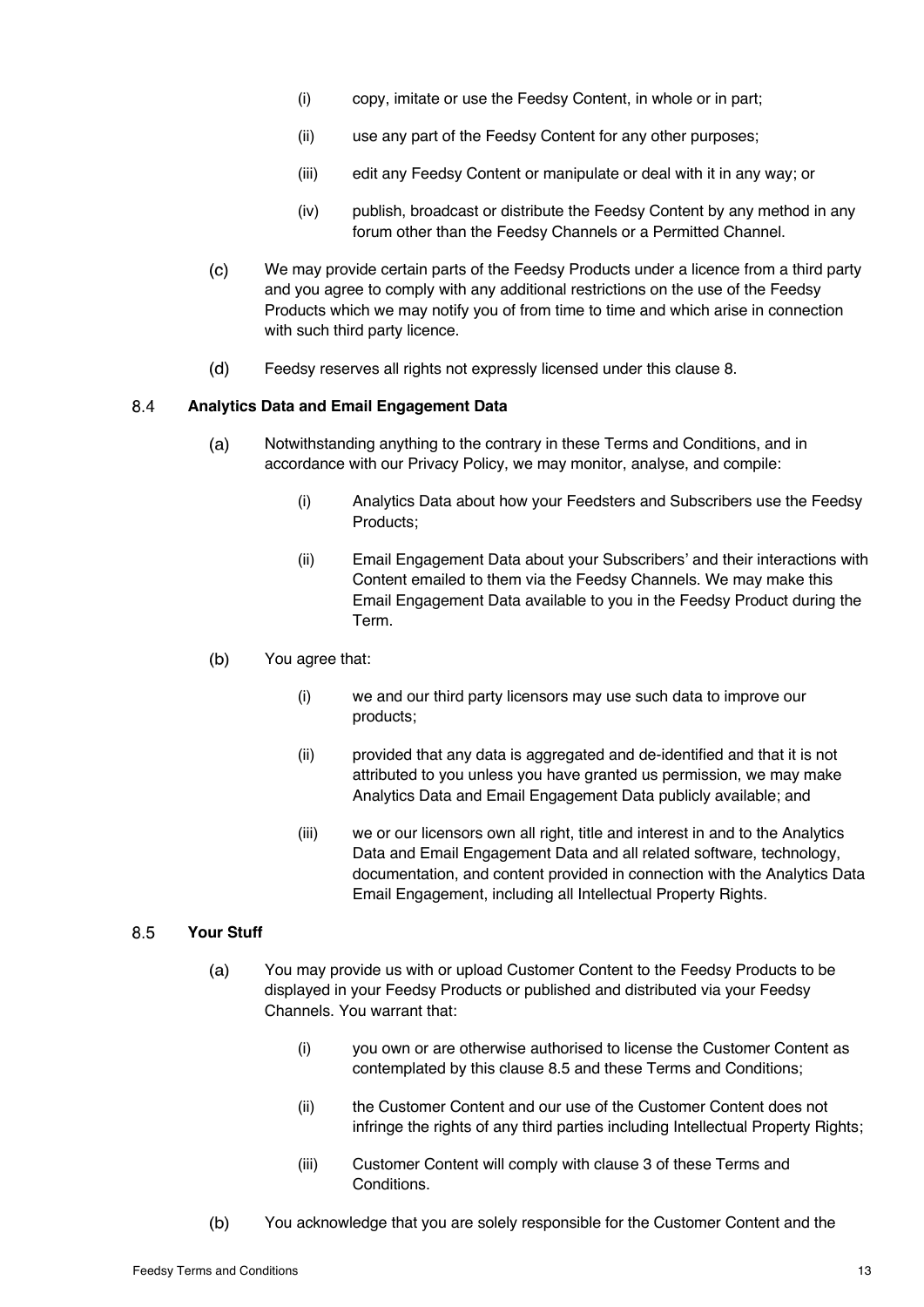consequences of submitting, uploading, publishing or distributing the Customer Content on the Feedsy Products and the Feedsy Channels and release us from any liability arising out of or in connection with the use, distribution or publication of the Customer Content.

 $(c)$ You retain all Intellectual Property Rights that you hold in any of the Customer Content that you submit, upload, publish or distribute on your Feedsy Products or via the Feedsy Channels. So that we can provide you with the Feedsy Product you grant us a licence to use, store, reproduce, communicate, publish, display or distribute such content via your Feedsy Channels or otherwise necessary to provide you with the Feedsy Products in accordance with these Terms and Conditions. The licence you grant us applies throughout the world, may be transferred or sublicensed by us to a third party, cannot be revoked by you and does not require us to make any payment to you now or in the future. You warrant and represent that you are authorised and have all rights necessary to grant us this licence.

#### 8.6 **What happens if you modify our stuff**

- $(a)$ If you or any third party acting on your behalf acquire any Intellectual Property Rights or any other rights including any future rights to any part of Our IP automatically by operation of applicable law, you agree to execute or procure from such third parties the execution of all such documents and do all such acts and things as we may reasonably require in order to assign any such rights and the goodwill associated with those rights to us and to obtain a waiver of any moral rights that any individual has in or to Our IP or Feedsy Products or Feedsy Content.
- $(b)$ This clause 8.6 survives termination of these Terms and Conditions.

#### 9. **Protecting your and our Confidential Information**

*We will be sharing commercially sensitive and confidential information with each other and each promise to keep that information confidential unless we are required by law to disclose the information.*

- $9.1$ For the purpose of this clause 9 **Confidential Information** means any information that is proprietary or confidential to a party and disclosed by or on behalf of that party and is:
	- clearly labelled or identified as Confidential Information in clause 9.5; or  $(a)$
	- $(b)$ reasonably understood by the recipient given the nature of the information and circumstances in which it is disclosed to be the confidential of the disclosing party.
- $9.2$ Each party may be given access to Confidential Information from the other party in order to perform its obligations under these Terms and Conditions. A party's Confidential Information will be deemed not to include information that:
	- $(a)$ is or becomes publicly known other than through any act or omission of or on behalf of the receiving party;
	- was in the other party's lawful possession before the disclosure;  $(b)$
	- $(c)$ is lawfully disclosed to the receiving party by a third party without restriction on disclosure;
	- $(d)$ is independently developed by the receiving party, which independent development can be shown by written evidence; or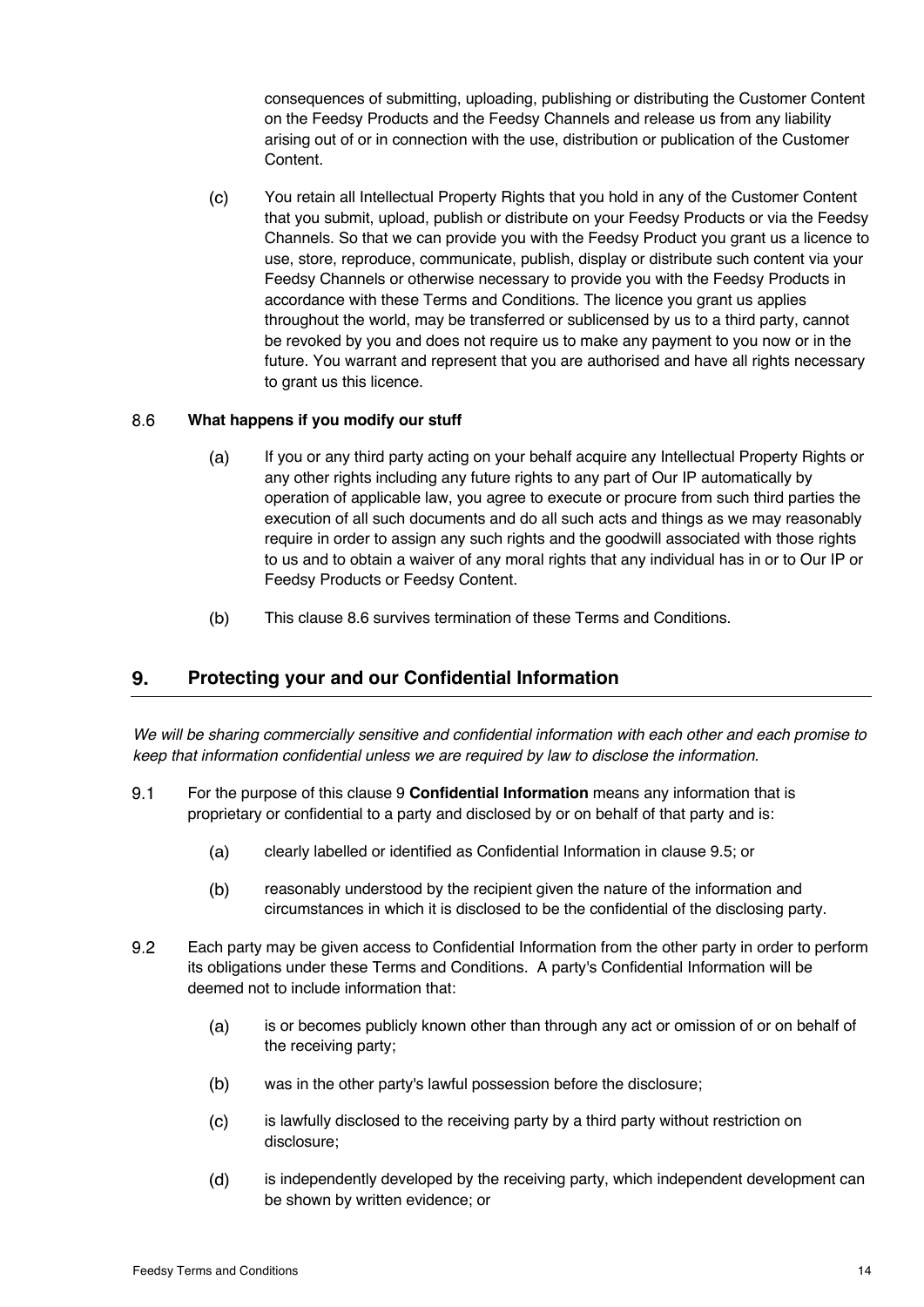- $(e)$ is required to be disclosed by law, by any court of competent jurisdiction or by any regulatory or administrative body.
- 9.3 Each party will hold the other's Confidential Information in confidence and, unless required by applicable law, not make the other's Confidential Information available to any third party, or use the other's Confidential Information for any purpose other than the implementation of these Terms and Conditions.
- 9.4 Each party will take all reasonable steps to ensure that the other's Confidential Information to which it has access is not disclosed or distributed by its employees or agents in violation of the terms of these Terms and Conditions.
- 9.5 You acknowledge that Analytics Data and Email Engagement Data, these Terms and Conditions and confidential details of Feedsy Products will constitute our Confidential Information.
- 9.6 We acknowledge that Customer Data constitutes your Confidential Information.
- 9.7 This clause 9 survives termination of these Terms and Conditions.

#### $10<sub>1</sub>$ **Indemnity**

*If you don't follow these Terms and Conditions you will make good any of our losses.* 

- You agree to defend, indemnify and hold us harmless against liability, claims, actions, proceedings,  $10.1$ losses, damages, expenses and costs (including without limitation court costs and reasonable legal fees) arising out of or in connection with each of the following:
	- $(a)$ your use, or use by your Feedsters or Subscribers (or any person using their account and password) of the Feedsy Products, Feedsy Content or Customer Content published via a Feedsy Channel in breach of these Terms and Conditions;
	- $(b)$ your material breach of these Terms and Conditions; or
	- breach of any warranty or representation given by you under these Terms and  $(c)$ Conditions.
- $10.2$ This clause 10 survives termination of these Terms and Conditions.

#### $11.$ **Our liability to you is capped**

*Apart from losses which we are required to compensate you for under applicable law, the most you can recover from us for any reason is the one month's Monthly Subscription Fee.* 

- $11.1$ This clause sets out our entire financial liability (including any liability for acts or omissions of our employees, agents and sub-contractors) to you:
	- $(a)$ arising under or in connection with these Terms and Conditions;
	- $(b)$ in respect of your use of Feedsy Products, Feedsy Content or any part of them; and
	- $(c)$ in respect of any representation, statement or tortious act or omission (including negligence) arising under or in connection with these Terms and Conditions.
- $11.2$ Nothing in these Terms and Conditions excludes our liability for: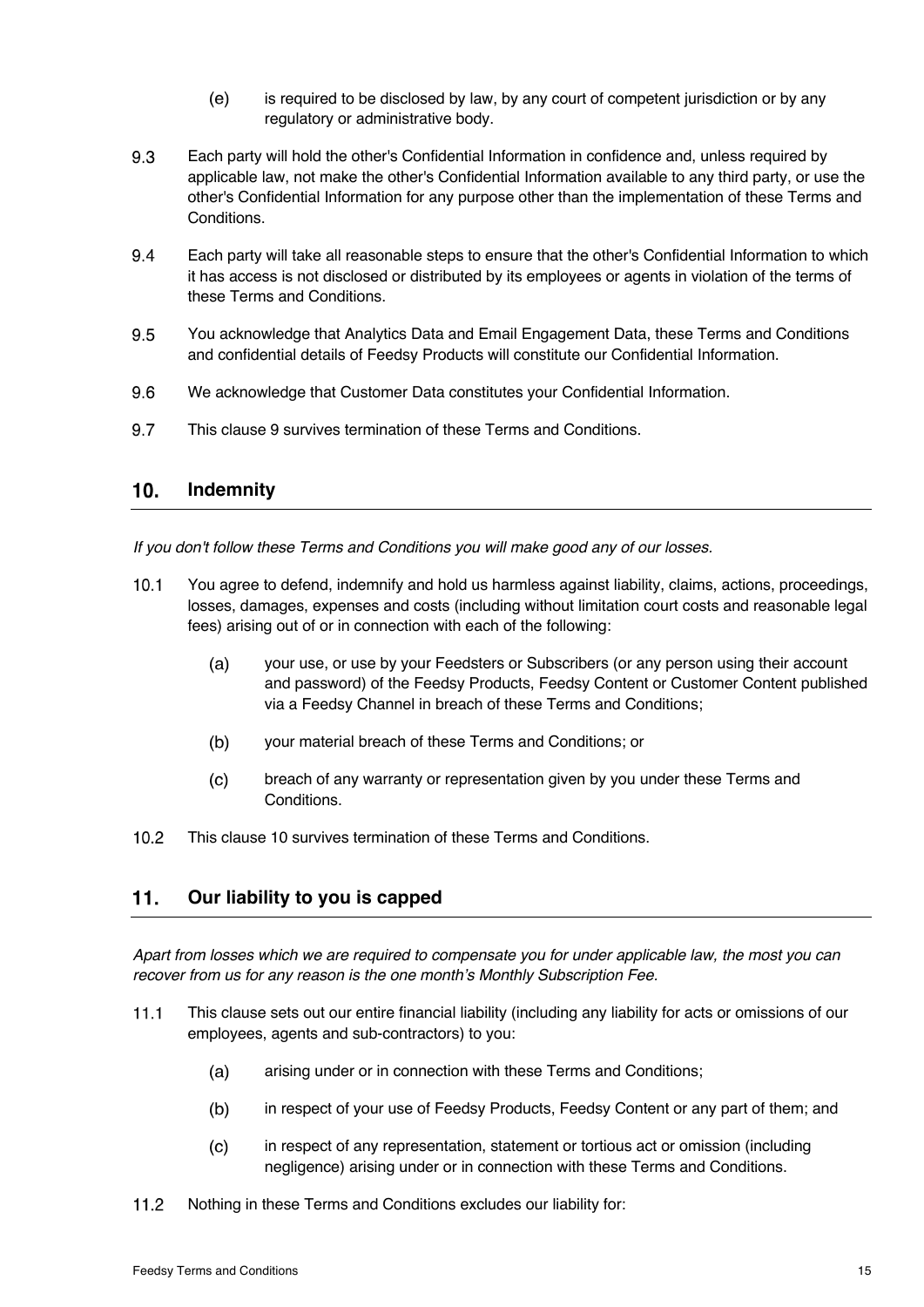- $(a)$ any liability which cannot be limited or excluded under applicable law;
- $(b)$ death or personal injury caused by our negligence;
- $(c)$ our fraud or fraudulent misrepresentation; or
- $(d)$ breach of the consumer guarantees in Part 3.2 Division 1 of the Australian Consumer Law (Schedule 2 of the *Competition and Consumer Act 2010* (Cth)) or the United Kingdom *Consumer Rights Act 2015* if applicable.
- $11.3$ Subject to clause 11.2:
	- $(a)$ we are not liable whether in tort (including for negligence or breach of statutory duty), contract, misrepresentation, restitution or otherwise for any loss of profits, loss of business, wasted management resources, loss of opportunity, business interruption, depletion of goodwill and/or similar losses or loss or corruption of data or information, or pure economic loss, or for any special, indirect or consequential loss, costs, damages, charges or expenses however arising out of or in connection with these Terms and Conditions; and
	- $(b)$ our total aggregate liability in contract, tort (including negligence or breach of statutory duty), misrepresentation, restitution or otherwise, arising out of or in connection with the performance or contemplated performance of these Terms and Conditions will be limited to the one month's Monthly Subscription Fee paid by you during the month immediately preceding the date on which the giving rise to the claim arose.
- $11.4$ This clause 11survives termination of these Terms and Conditions.

#### $12.$ **Disclaimer**

*We promise to provide you with the Feedsy Products you have purchased from us but we do not promise that it will guarantee you any particular results from your marketing campaigns or that the products will be error free and uninterrupted.* 

- $12.1$ You assume sole responsibility for results obtained from the use of the Feedsy Products by you, your Feedsters and Subscribers and for conclusions drawn from such use. To the maximum extent permitted by applicable law we have no liability for any damage caused by errors or omissions in any of the Feedsy Content or the Customer Content, information, instructions or scripts provided to us by you in connection with the Feedsy Products, or any actions taken by us at your direction.
- $12.2$ The Feedsy Products and Feedsy Content are provided to you on an "as is" basis.
- $12.3$ You acknowledge and agree that it is not possible to guarantee that the performance of the Feedsy Products will be successful in producing any specific results. In particular, you acknowledge that it is not possible for us to warrant that the Feedsy Products or Feedsy Content guarantee:
	- high deliverability;  $(a)$
	- $(b)$ high engagement with Content; or
	- $(c)$ a successful marketing campaign.
- $12.4$ You acknowledge and agree that we will not be liable for the failure of the performance of the Feedsy Products or Content to generate any expected or useful results.
- $12.5$ You acknowledge that the Feedsy Content does not constitute professional advice of any kind including financial, legal or tax and that we not licensed to provide professional advice and we are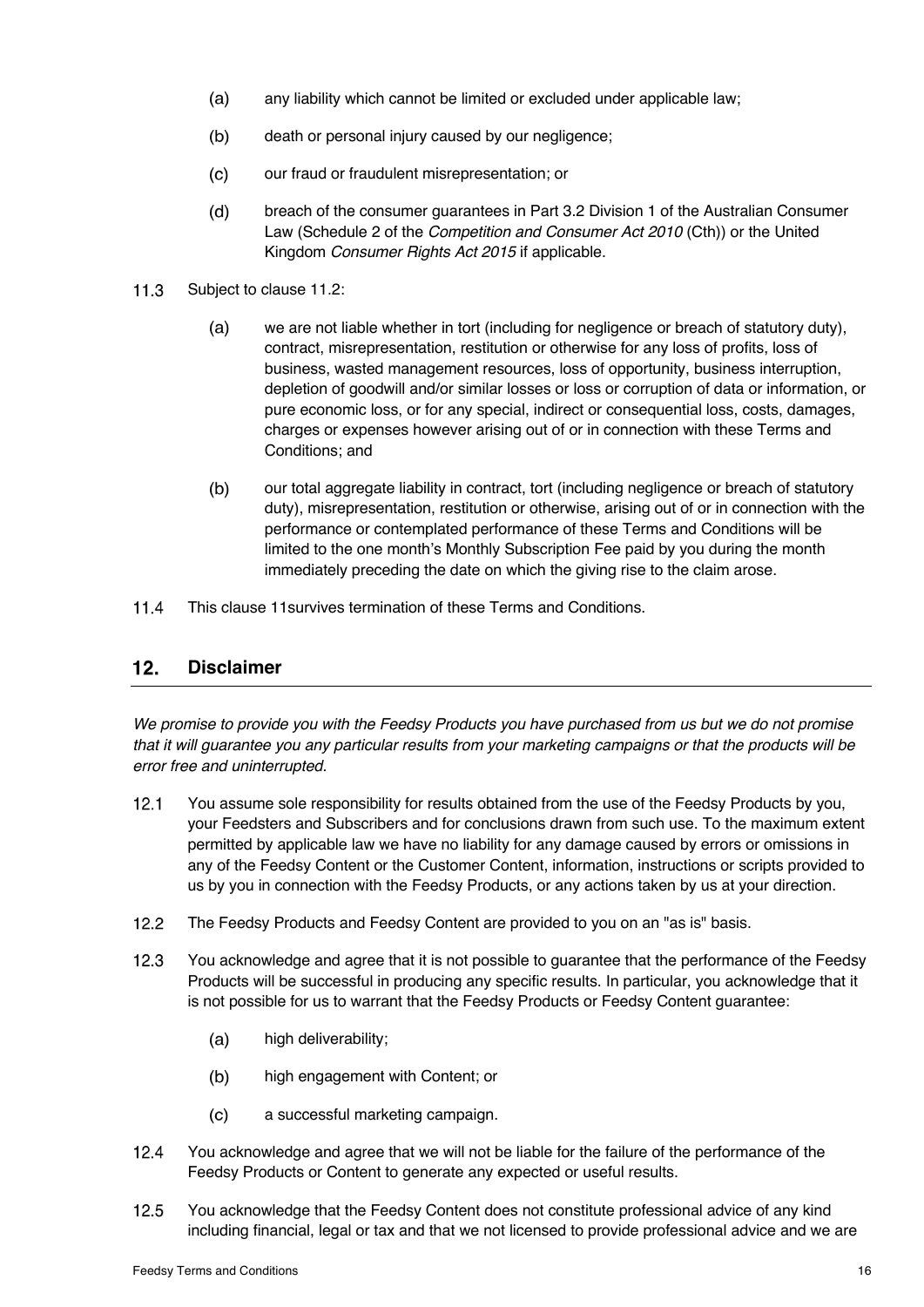not liable and you are solely responsible for reliance on the Content by your Subscribers.

 $12.6$ Save for any rights you may have under the consumer guarantees in Part 3.2 Division 1 of the Australian Consumer Law (Schedule 2 of the *Competition and Consumer Act 2010* (Cth)) or the United Kingdom *Consumer Rights Act 2015* which cannot be excluded (if applicable), all warranties, representations, conditions and all other terms of any kind whatsoever implied by statute or common law are, to the fullest extent permitted by applicable law, excluded from these Terms and Conditions.

#### $13.$ **Term, termination and consequences of termination.**

*You have a month to month subscription which you or we can cancel at two (2) days' notice. When you cancel you will have 30 days to download your Subscriber List and Customer and Bespoke Content.* 

 $13.1$ For the purpose of this clause 13:

**Initial Subscription Term** means the initial term of your Subscription as set out in clause 13.2;

**Renewal Period** means the period described in clause 13.2;

**Sign Up Date** means the date on which you complete the online sign up process to purchase the Feedsy Products;

**Term** has the meaning give in clause 13.2; and

**Termination Notice Period** means 2 Business Days.

- $13.2<sub>2</sub>$ Your Subscription, unless otherwise terminated as provided in this clause 13, commences on the Sign Up Date and continues for a period of one (1) month (**Initial Subscription Term**), after which your Subscription will be automatically renewed for successive periods of one (1) month (each a **Renewal Period**)(together, the Initial Subscription Term and any Renewal Periods are the **Term**), unless**:** 
	- $(a)$ either party notifies the other party their intention not to renew the Subscription, in writing, with as much notice as possible but no less than two (2) Business Days (**Termination Notice Period**) before the next Renewal Period, in which case your Subscription will terminate on the last day of the Initial Subscription Term or Renewal Period during which the Termination Notice Period expires;
	- $(b)$ otherwise terminated in accordance with the provisions of these Terms and Conditions.
- $13.3$ We may terminate your Subscription with immediate effect by giving written notice to you, without affecting any other right or remedy available to us, if;
	- $(a)$ you fail to pay any amount due under these Terms and Conditions on the due date for payment and remains in default not less than five (5) days after such payment was due;
	- $(b)$ you commit a material breach of these Terms and Conditions which breach is irremediable or (if such breach is remediable) fail to remedy that breach within a period of ten (10) days after being notified in writing to do so;
	- $(c)$ you suspend, or threaten to suspend, payment of your debts or are unable to pay your debts as they fall due or admit inability to pay your debts or suffer any other event of insolvency.
- $13.4$ On termination of these Terms and Conditions for any reason: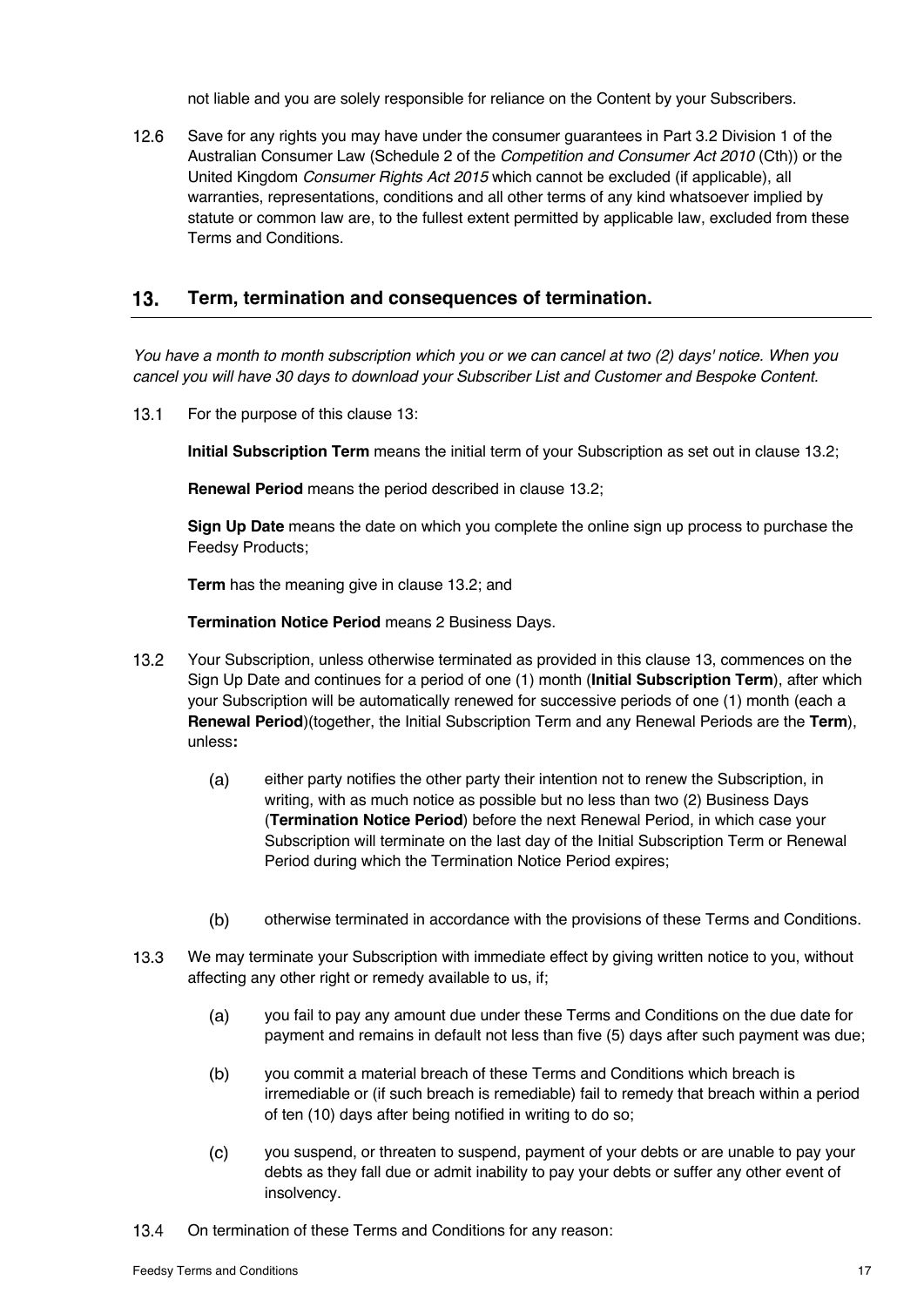- $(a)$ all licences granted by us to you under these Terms and Conditions will immediately terminate;
- $(b)$ we will grant you access to the Feedsy Product only for the purpose of exporting your Subscriber List and Customer an Bespoke Content for a period of thirty (30) days after termination but no other data, after which we are entitled destroy or otherwise dispose of any Customer Data held by us;
- $(c)$ your access to or use of the Feedsy Products under clause (b) must comply with all your obligations under these Terms and Conditions;
- $(d)$ any rights, remedies, obligations or liabilities of the parties that have accrued up to the date of termination, including the right to claim damages in respect of any breach of the agreement which existed at or before the date of termination will not be affected or prejudiced.

#### **When disaster strikes**   $14.$

*Sometimes things happen that are outside of our control, like natural disasters. If an event of this kind happens and affects our or your ability to carry our obligations (other than your obligation to pay the Fees) it will be not be a breach of these Terms and Conditions.*

- $14.1$ **Force Majeure Event** means any circumstance not within a party's reasonable control including, without limitation:
	- $(a)$ acts of God, flood, drought, earthquake or other natural disaster;
	- $(b)$ epidemic or pandemic;
	- $(c)$ terrorist attack, civil war, civil commotion or riots, war, threat of or preparation for war, armed conflict, imposition of sanctions, embargo, or breaking off of diplomatic relations;
	- $(d)$ nuclear, chemical or biological contamination or sonic boom;
	- $(e)$ any law or any action taken by a government or public authority, including without limitation imposing an export or import restriction, quota or prohibition, or failing to grant a necessary licence or consent;
	- $(f)$ collapse of buildings, fire, explosion or accident; and
	- $(q)$ any labour or trade dispute, strikes, industrial action or lockouts (other than in each case by the party seeking to rely on this clause, or companies in the same group as that party).
- $14.2$ Provided it has complied with clause 14.4, if a party is prevented, hindered or delayed in or from performing any of its obligations under these Terms and Conditions by a Force Majeure Event (**Affected Party**), the Affected Party will not be in breach of these Terms and Conditions or otherwise liable for any such failure or delay in the performance of such obligations (other than your obligation to pay the Fees). The time for performance of such obligations will be extended accordingly.
- $14.3$ The corresponding obligations of the other party will be suspended, and its time for performance of such obligations extended, to the same extent as those of the Affected Party.
- $14.4$ The Affected Party will:
	- $(a)$ as soon as reasonably practicable after the start of the Force Majeure Event but no later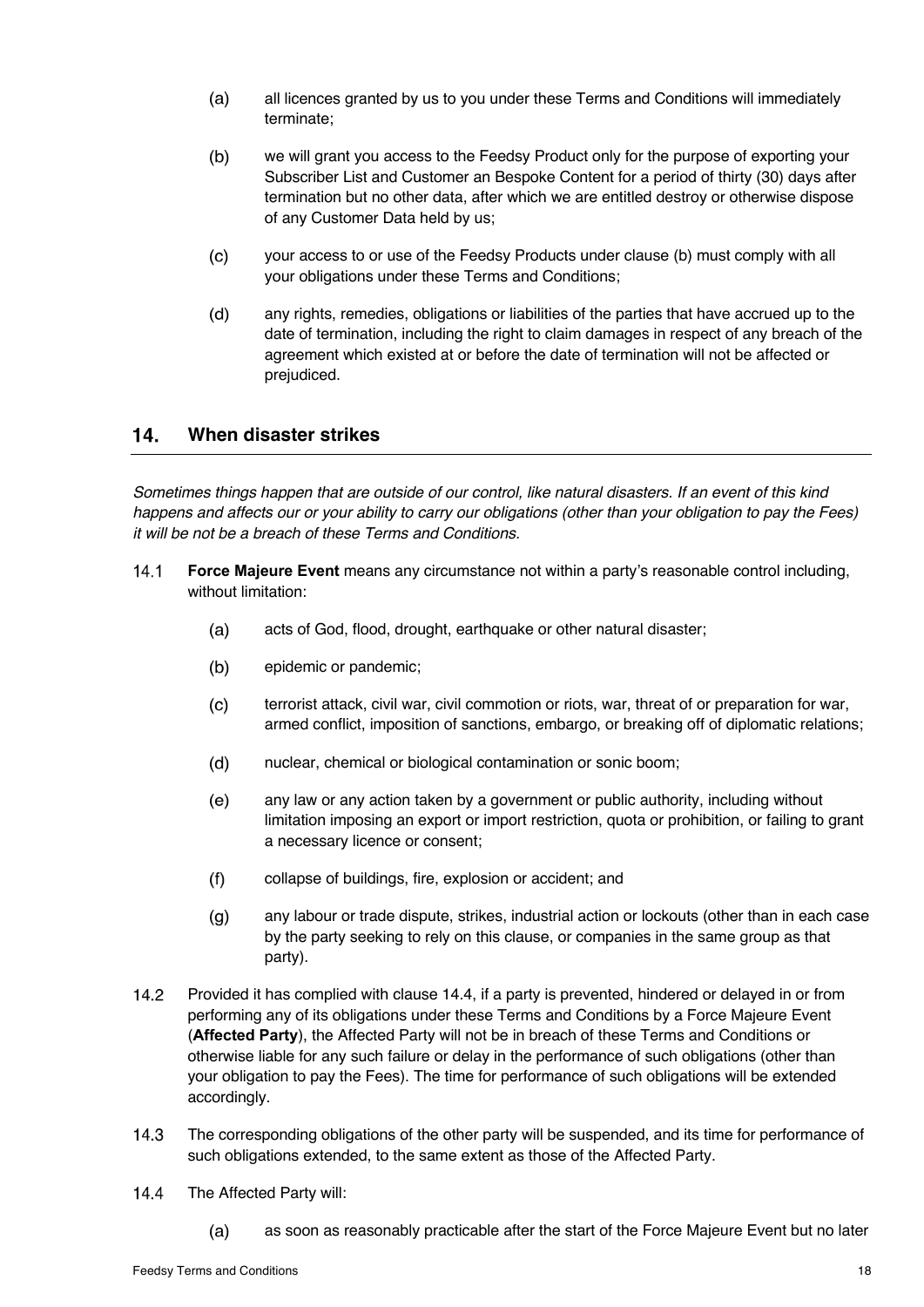than seven (7) days from its start, notify the other party in writing of the Force Majeure Event, the date on which it started, its likely or potential duration, and the effect of the Force Majeure Event on its ability to perform any of its obligations under the agreement; and

- $(b)$ use all reasonable endeavours to mitigate the effect of the Force Majeure Event on the performance of its obligations.
- 14.5 If the Force Majeure Event prevents, hinders or delays the Affected Party's performance of its obligations for a continuous period of more than thirty (30) days, the party not affected by the Force Majeure Event may terminate these Terms and Conditions by giving thirty (30) days written notice to the Affected Party.

#### $15.$ **Miscellaneous**

*Any other miscellaneous topics that we haven't already covered are set out.* 

#### $15.1$ **Entire agreement**

These Terms and Conditions constitute the entire agreement between the parties and supersede any prior conduct, arrangement, agreement or understanding. You agree that you are not relying on any representations made by our sales representatives or agents which are inconsistent with the express provisions of these Terms and Conditions and expressly included in them. You warrant and present that you have sought independent legal advice before agreeing to these Terms and Conditions and that you have independently assessed whether Feedsy Products are suitable for your needs. Any of your customer terms sent or attached to any communication or purchase order are not effective and do not vary or supersede these terms.

#### $15.2$ **Further assurances**

Each party must promptly do all things necessary in order to give effect to these Terms and Conditions, including executing and delivering documents.

#### $15.3$ **Severability**

If a provision in these Terms and Conditions is unenforceable or invalid in any jurisdiction, it will be ineffective in that jurisdiction to the extent that it is unenforceable or invalid. No provision in these Terms and Conditions will otherwise be affected in any jurisdiction.

#### $15.4$ **Costs**

Unless provided to the contrary in these Terms and Conditions, each party must pay its own costs in relation to the negotiation, preparation, execution and performance of these Terms and Conditions.

#### $15.5$ **Counterparts**

These Terms and Conditions may be executed electronically by the acceptance of web forms, by counterparts and exchanged by email or by such other method as may be agreed between the parties and those counterparts taken together form one agreement.

#### 15.6 **Consent to use of electronic communications**

The parties to these Terms and Conditions consent to the use of electronic communications as a means of communicating about these Terms and Conditions and the matters contained within it.

#### $15.7$ **Rights of third parties**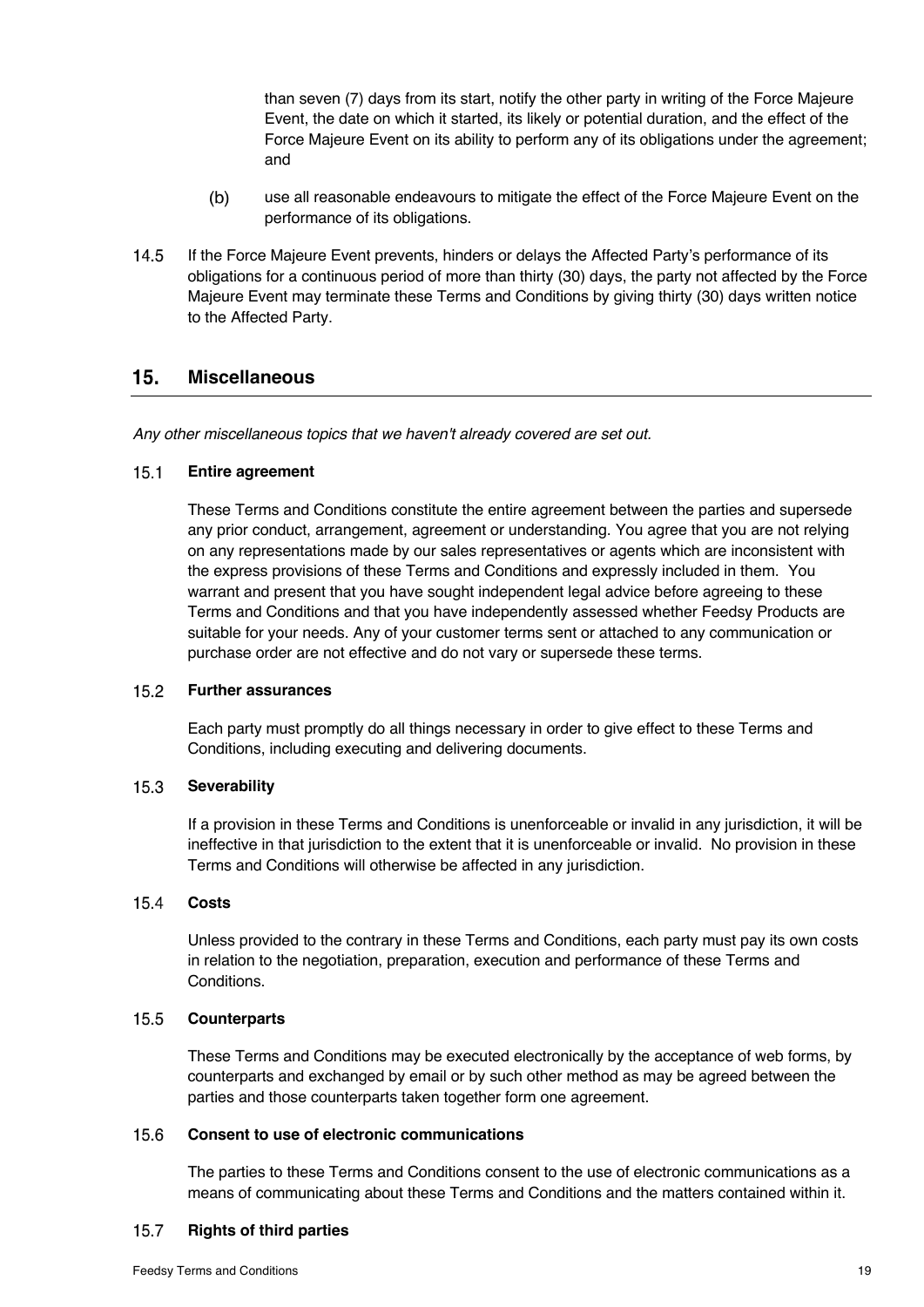These Terms and Conditions are not intended to, and do not, give to any person who is not a party to them any right to enforce any provisions contained in these Terms and Conditions except for any Affiliate of Feedsy who may enforce these Terms and Conditions as though it is a party to them. Save as set out in the foregoing, for the purpose of the *Contracts (Rights of Third Parties) Act 1999*, no person who is not a party to these Terms and Conditions has any right to enforce any provision contained in them.

#### $15.8$ **Notices**

Except as otherwise set out in these Terms and Conditions, a notice or other communication to or by a party under these Terms and Conditions:

- $(a)$ must be in writing;
- $(b)$ may be delivered by email to the email address of the recipient specified in these Terms and Conditions or provided during the sign up process or any new address of the recipient known to the sender; and subject to paragraph (c), is deemed to be effective upon delivery to the recipient;
- $(c)$ if delivered or received on a day which is not a Business Day, it is taken to have been delivered or received on the following Business Day and, if delivered or received after 4:00pm (addressee's time), then notice is taken to have occurred at 9:00am on the following Business Day.

#### 15.9 **No assignment**

You may not assign, novate or encumber any right or liability under these Terms and Conditions without our prior written consent.

### 15.10 No merger

Unless provided to the contrary in these Terms and Conditions, the rights and obligations of the parties under these Terms and Conditions do not merge on completion and will survive after completion.

### 15.11 **Relationship of parties**

No party is authorised to bind another party and nothing in these Terms and Conditions is to be construed as creating an employment, agency, franchise, partnership, fiduciary or joint venture relationship between any of the parties.

### 15.12 Remedies

Unless provided to the contrary in these Terms and Conditions, the rights and powers under these Terms and Conditions are in addition to, and do not exclude or limit, any right or power provided by law or equity.

### **Variations**

We may amend or update these Terms and Conditions by notifying you including notification within your Feedsy Products, posting a notice on our website, emailing the account associated with your Subscription. You may only amend or replace these terms with our written agreement.

### **Waivers**

A waiver of any of our rights, powers or remedies must be in writing and signed by us. Any failure or delay by us to exercise any power or right or rely on a remedy under these Terms and Conditions does not operate as a waiver of that power, right or remedy.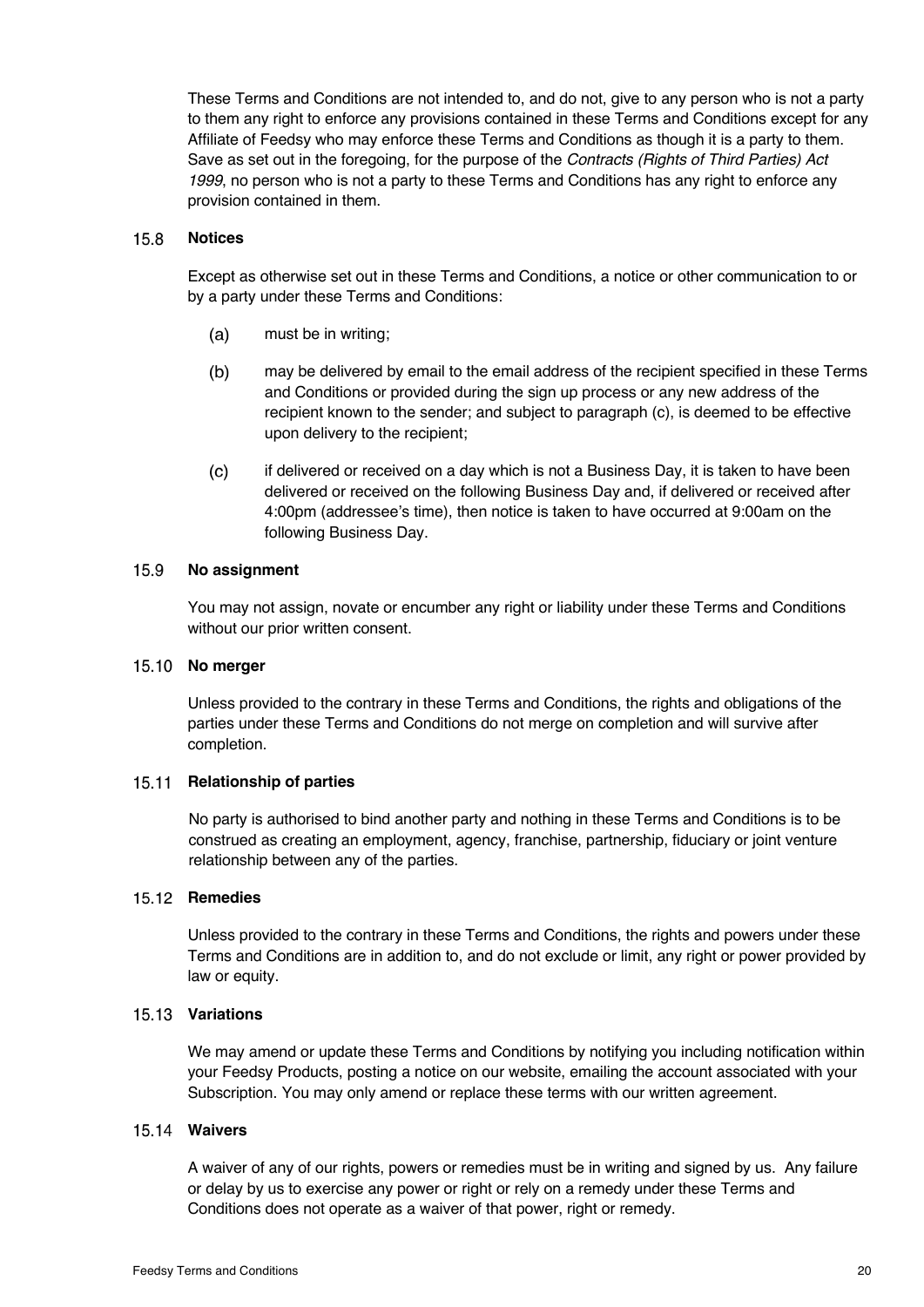### 15.15 Governing law

The laws of South Australia, Australia govern these Terms and Conditions.

### 15.16 **Jurisdiction**

Each party submits to the exclusive jurisdiction of the courts exercising jurisdiction in Adelaide, South Australia, Australia and waives any right to claim that those courts are an inconvenient forum. Notwithstanding the foregoing, either party may seek injunctive relief in any state, federal, or national court of competent jurisdiction for any actual or alleged infringement of such party's, its affiliates' or any third party's intellectual property or other proprietary rights. The United Nations Convention on Contracts for the International Sale of Goods, and any local laws implementing the Convention on Contracts for the International Sale of Goods, do not apply to this Agreement. To the extent permitted by applicable law you hereby waive any rights that you may have to bring disputes before any other court, tribunal or forum. You and we each agree that any dispute resolution proceedings will be conducted only on an individual basis and not in a class, consolidated or representative action. We each waive any right to a jury trial.

### 15.17 Interpretation

In this document, unless the context requires otherwise:

- the singular includes its plural and vice versa;  $(a)$
- $(b)$ words denoting any gender include all genders;
- $(c)$ where a word or phrase is defined, its other grammatical forms have a corresponding meaning;
- $(d)$ headings, subheadings and summary descriptions including the Terms and Conditions Snapshot provided at the begging of these Terms and Conditions and after each section heading in italics are for convenience only and do not affect interpretation;
- $(e)$ a reference to a person includes a corporation, trust, partnership, unincorporated body or other entity, whether or not it comprises a separate legal entity;
- $(f)$ a reference to a party to these Terms and Conditions includes its successors and permitted assigns;
- $(q)$ a reference to a particular day or time is to that day or time in Adelaide, South Australia, Australia;
- $(h)$ a reference to any agreement (including these Terms and Conditions) or document is to the agreement or document as amended, supplemented, novated or replaced from time to time;
- $(i)$ a reference to a clause, paragraph, schedule or annexure is to a clause, paragraph, schedule or annexure in or to these Terms and Conditions;
- $(i)$ a reference to these Terms and Conditions includes any schedules and annexures to these Terms and Conditions;
- $(k)$ a reference to writing includes any method of representing or reproducing words, figures, drawings or symbols in a visible or tangible form;
- $(1)$ a reference to **dollars** or **\$** is to Australian currency and a reference to **pounds** or **£** is to the currency of the United Kingdom;
- a reference to legislation (including subordinate legislation) or a provision of it is to that  $(m)$